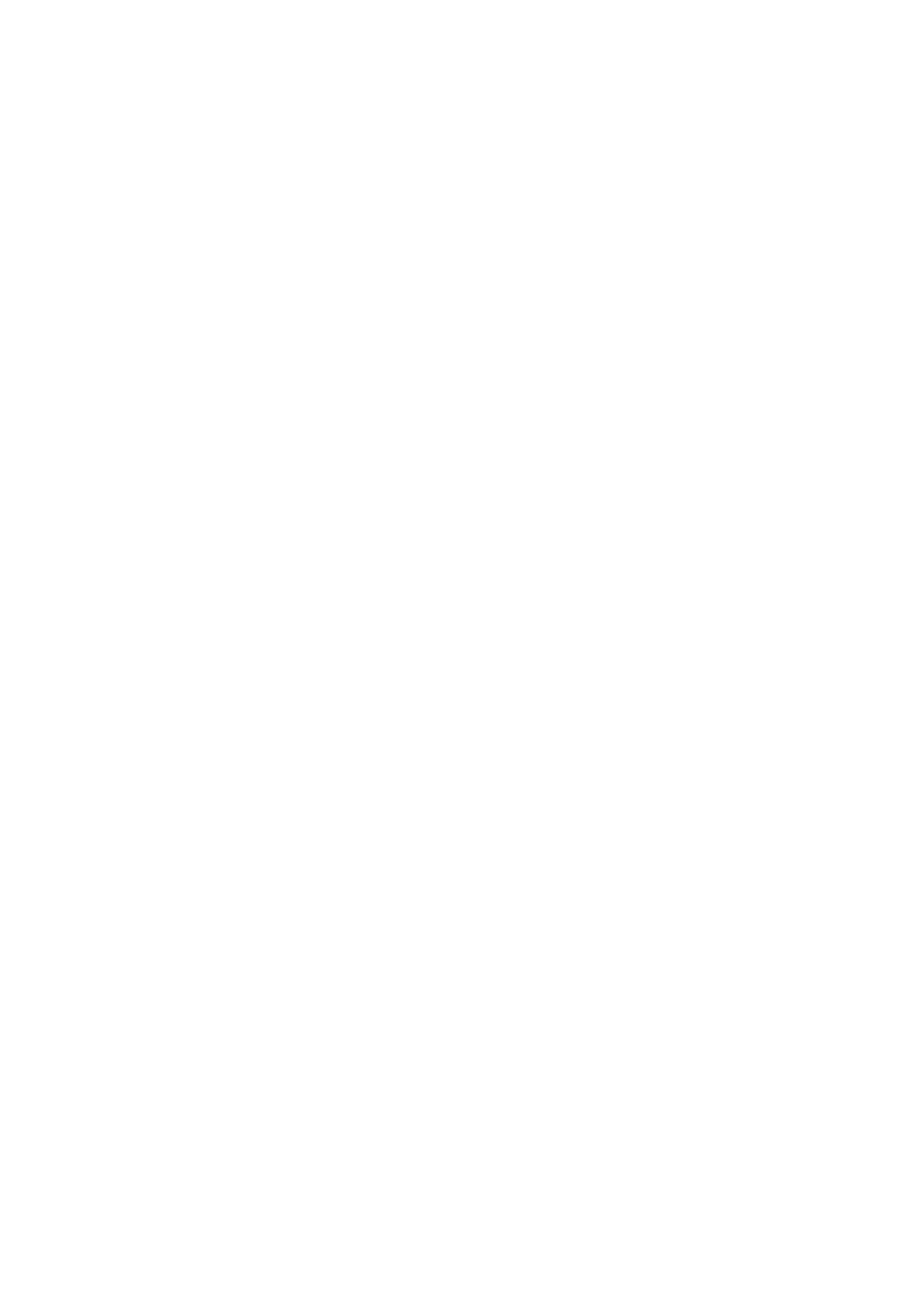# *page* SAFETY AND INSTALLATION Declaration of Conformity 3 English 4 Français 5 Deutsch 6 Español 7 THE CALIBRATOR 8 Applications 8 Warning 9 Packing 9 Specification 10 Working conditions 10 THE FRONT PANEL 11 Front panel controls 12 When you switch on 15 Configure Menu 15 MANUAL MODE 16 PROGRAM MODE 17 Run Program 17 New Program 18 Program Running Display 19 Switch Test 20 Program Delete 21 Cooling Probe 22 After use 22 RS232 SERIAL INTERFACE 23 To Retrieve Test Results 23 To Retrieve a Program 23 TECHNICAL INFORMATION 24 General advice 24 General Fault finding 24 Replacement parts 25 Accessories 25 Inserts 26 GLOSSARY 27

## **Hi-Spec Dri-Block® Calibrator Operator's Manual**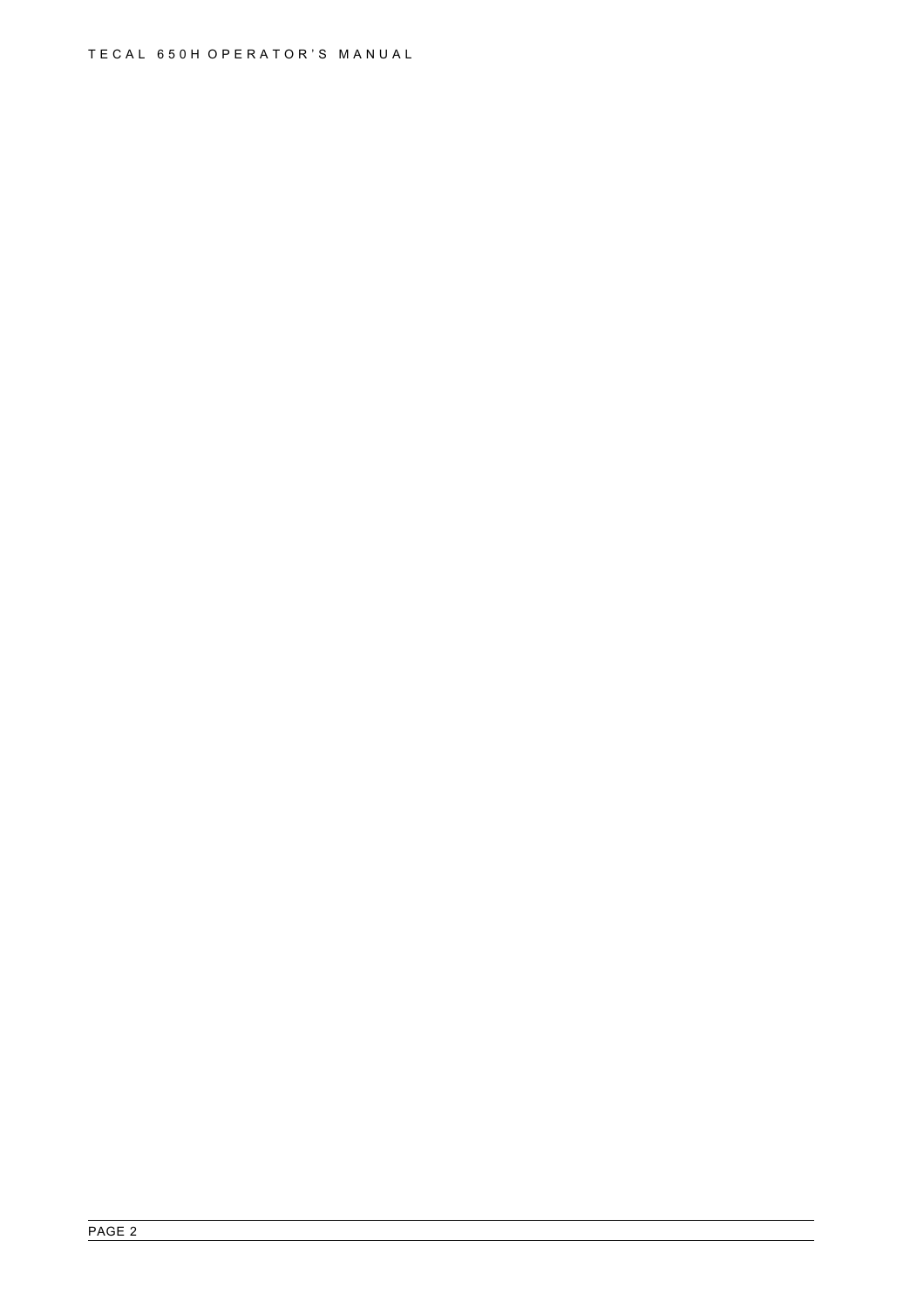

Techne (Cambridge) Ltd Duxford **Cambridge** CB2 4PZ

# CE

# **Declaration of Conformity**

Techne Unit Tecal 650H has been designed to comply with the following European Standards:

EN 50081-1:1992 Electromagnetic Compatibility; Generic emission standard.

EN 50082-1:1992 Electromagnetic Compatibility; Generic immunity standard (Performance criterion B).

EN 61010-1:1993 Safety requirements for electrical equipment for measurement, control and laboratory use.

EN 61010-2-010:1995 Particular requirements for laboratory equipment for the heating of materials.

I have made all reasonable enquiries regarding the unit stated and its conformance to the following EU directives:

Low Voltage directive, 73/23/EEC and amendment 93/68/EEC, and

EMC Directive 89/336/EEC and amendments 91/263/EEC 92/31/EEC and 93/68/EEC.

To the best of my knowledge and belief these units conform to these directives.



This Declaration is controlled under an ISO 9001:1994 system certificated by BSI Quality Assurance, certificate number FM13585.

**Signature** 

 $BCG$ 

Name B C Coombes Position **Quality Manager** Issue 2 22/05/98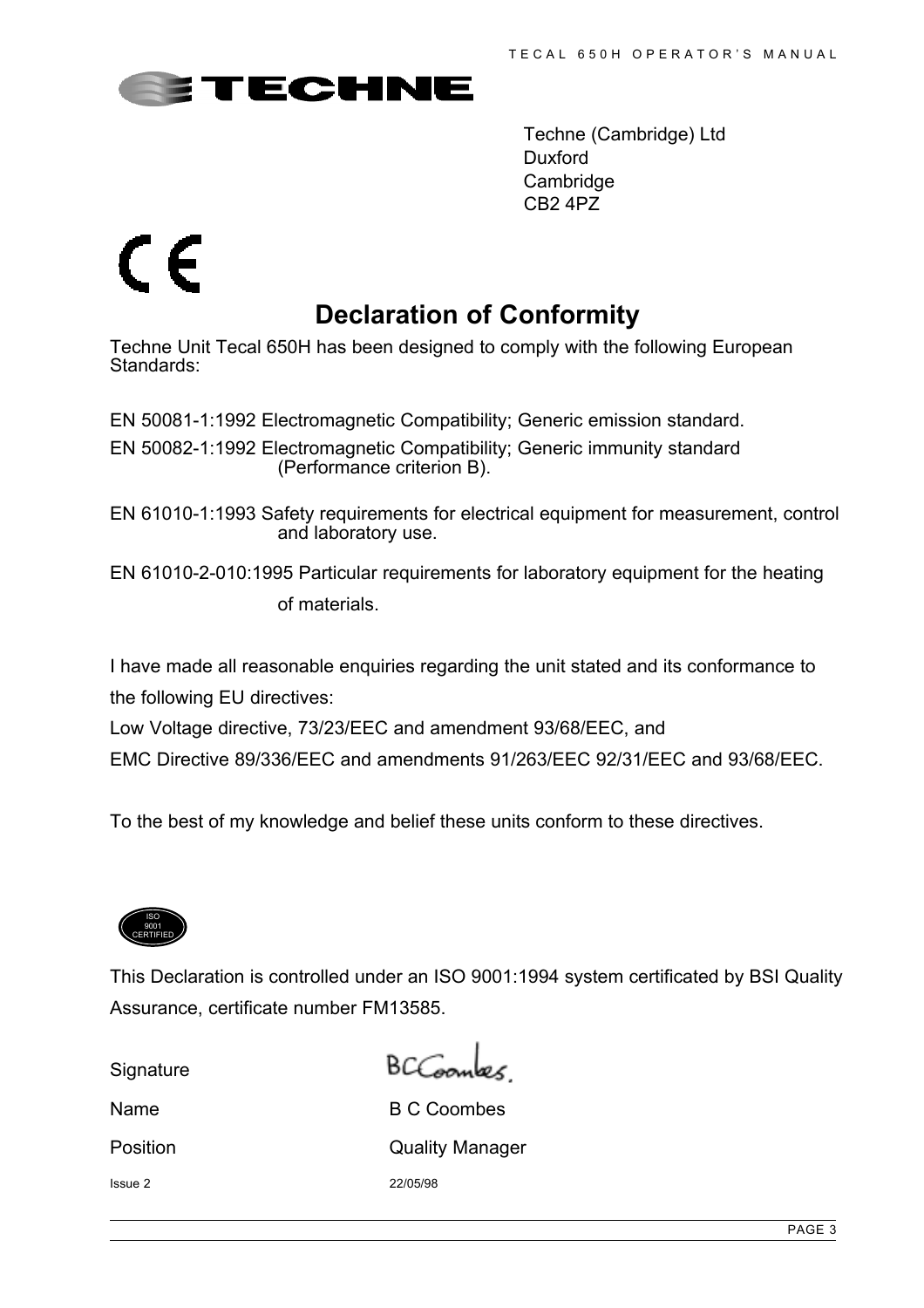#### **Introduction**

Please read all the information in this booklet before using the unit.

#### **Warning**

HIGH TEMPERATURES ARE DANGEROUS: they can cause serious burns to operators and ignite combustible material.

Techne have taken great care in the design of these units to protect operators from hazards, but users should pay attention to the following points:

- USE CARE AND WEAR PROTECTIVE GLOVES TO PROTECT HANDS;
- DO NOT put hot objects on or near combustible objects;
- DO NOT operate the unit close to inflammable liquids or gases;
- DO NOT place any liquid directly in your unit;
- At all times USE COMMON SENSE.

#### **Operator Safety**

All users of Techne equipment must have available the relevant literature needed to ensure their safety.

It is important that only suitably trained personnel operate this equipment, in accordance with the instructions contained in this manual and with general safety standards and procedures. If the equipment is used in a manner not specified by Techne the protection provided by the equipment to the user may be impaired.

All Techne units have been designed to conform to international safety requirements and are fitted with an overtemperature cutout. On some models, the cutout is adjustable and should be set to suit the application. On all other models the cutout is preset to protect the unit.

If a safety problem should be encountered, switch off at the mains socket and remove the plug from the supply.

#### **Installation**

- **1.** All Techne units are supplied with a power cable. This may be integral or plug-in.
- **2.** Before connecting the mains supply, check the voltage against the rating plate. Connect the mains cable to a suitable plug according to the table below. **Note that the unit must be earthed to ensure proper electrical safety.**

| Connections | 220/240V     | 110/120V     |
|-------------|--------------|--------------|
| Live        | <b>Brown</b> | <b>Black</b> |
| Neutral     | Blue         | White        |
| Earth       | Green/yellow | Green        |

The fused plug supplied with the mains lead for use in the UK is fitted with the following value fuse to protect the cable: 230V UK 10 AMP

The fuse in the unit protects the unit and the operator.

Note that units marked 230V on the rating plate work at 220V; units marked 120V work at 110V. In both cases, however, the heating rate will degrade by approximately 8%. The rating plate is on the rear of the unit.

- **3.** Plug the mains cable into the socket on the rear of the unit.
- **4.** Place the unit on a suitable bench or flat workspace, or in a fume cupboard if required, ensuring that the air inlet vents on the underside are free from obstruction.
- **5.** Note that the following symbols may be next to the indicator lamps on the front panel of the units and have the following meanings:
	- $\rightarrow$  : the power indicator

ith : the heater indicator

 $\blacktriangleright$  : the overtemperature indicator

- **6.** Symbols on or near the power switch of the unit have the following meanings:
	- I : mains switch On
	- O : mains switch Off

#### **After use**

When you have finished heating samples, remember that parts of the unit – the tubes, blocks and associated accessories – may be very hot. Take the precautions listed earlier.

#### **Guarantee**

The unit is guaranteed against any defect in material or workmanship for the period specified on the enclosed guarantee card. This period is from the date of purchase, and within this period all defective parts will be replaced free of charge provided that the defect is not the result of misuse, accident or negligence. Servicing under this guarantee should be obtained from the supplier.

Notwithstanding the description and specification(s) of the units contained in the Operator's Manual, Techne (Cambridge) Limited hereby reserves the right to make such changes as it sees fit to the units or to any component of the units.

This Manual has been prepared solely for the convenience of Techne (Cambridge) Limited customers and nothing in this Instruction Book shall be taken as a warranty, condition or representation concerning the description, merchantability, fitness for purpose or otherwise of the units or components.

#### **User maintenance**

NOTE THAT THIS EQUIPMENT SHOULD ONLY BE DISMANTLED BY PROPERLY TRAINED PERSONNEL.

REMOVING THE SIDE, FRONT OR REAR PANELS EXPOSES POTENTIALLY LETHAL MAINS VOLTAGES.

THERE ARE NO USER MAINTAINABLE PARTS WITHIN THE EQUIPMENT.

In the unlikely event that you experience any problems with your unit which cannot easily be remedied, you should contact your supplier and return the unit if necessary. Please include any details of the fault observed and remember to return the unit in its original packing. Techne accept no responsibility for damage to units which are not properly packed for shipping: if in doubt, contact your supplier. See the Decontamination Certificate supplied with your unit.

#### **1. Cleaning**

Before cleaning your unit ALWAYS disconnect from the power supply and allow to cool below 50° C.

Your unit can be cleaned by wiping with a damp soapy cloth. Care should be exercised to prevent water from running inside the unit. Do not use abrasive cleaners.

#### **2. Fuses**

Your unit is protected by one or two fuses. These should only be changed by suitably qualified personnel.

If the fuses blow persistently, a serious fault is indicated and you may need to return the unit to your supplier for repair.

#### **Contact Information**

For technical, sales or servicing information, contact your local Techne dealer or,

Techne (Cambridge) Limited,

Duxford, CAMBRIDGE, CB2 4PZ, United Kingdom.

- Telefax: 01223 836838
- Service: 24 hour answer machine, telephone or fax 01223 836950
- E-Mail: sales@techneuk.attmail.com

or,

Techne Incorporated, University Park Plaza, 743 Alexander Road, Princeton, New Jersey, 08540-6328, USA.

|            | Telephone: (609) 452-9275  |
|------------|----------------------------|
| Toll free: | 1-800-225-9243             |
| Telefax:   | $(609)$ 987-8177           |
| E-Mail:    | techneusa@worldnet.att.net |

Joint web site: http://www.techneuk.co.uk/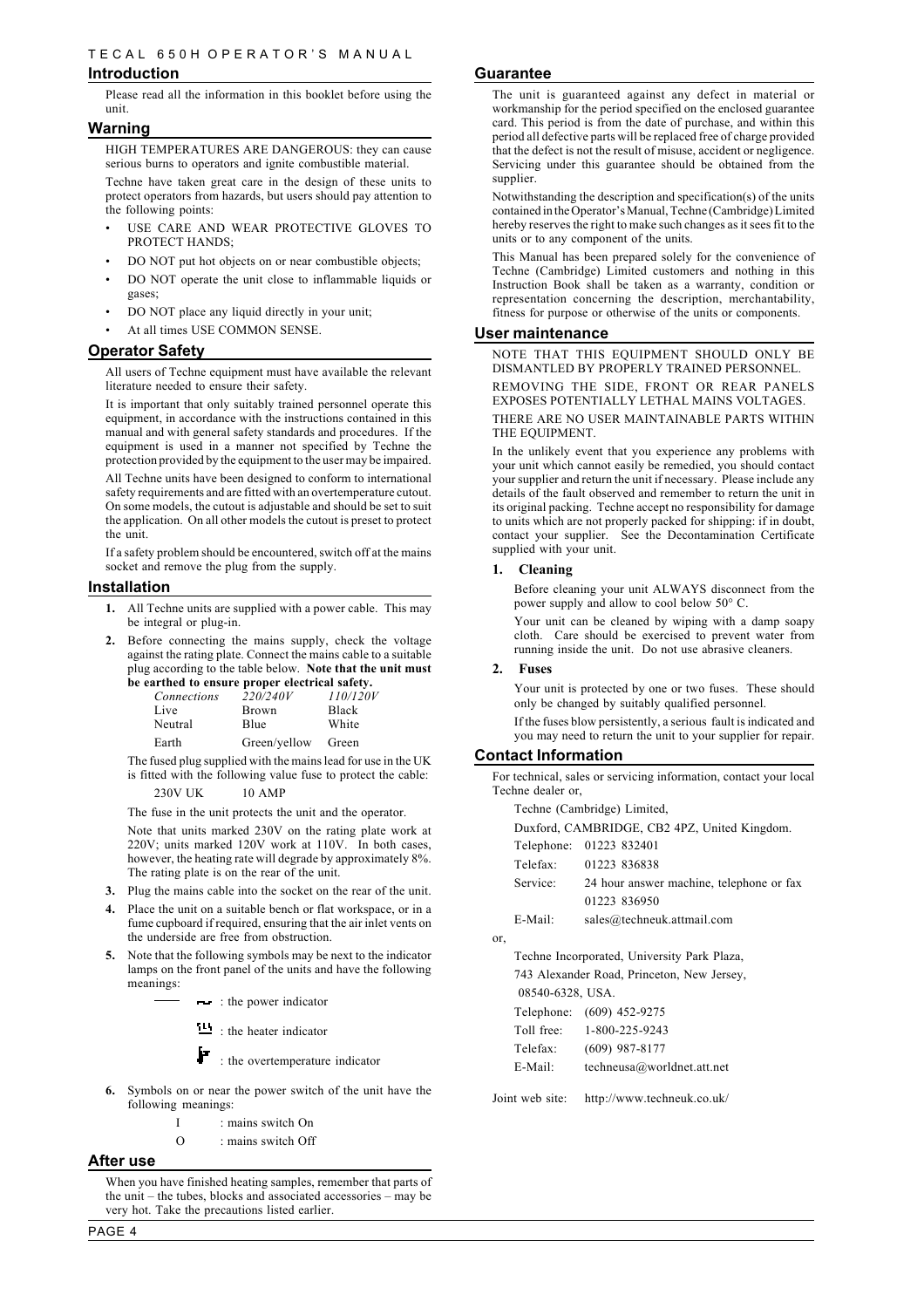#### **Introduction**

Veuillez lire attentivement toutes les instructions de ce document avant d'utiliser l'appareil.

#### **Avertissement**

DANGER DE TEMPERATURES ELEVEES : les opérateurs peuvent subir de graves brûlures et les matériaux combustibles risquent de prendre feu.

Techne a apporté un soin tout particulier à la conception de ces appareils de façon à assurer une protection maximale des opérateurs, mais il est recommandé aux utilisateurs de porter une attention spéciale aux points suivants :

- PROCEDER AVEC SOIN ET PORTER DES GANTS POUR SE PROTEGER LES MAINS.
- NE PAS poser d'objets chauds sur ou près de matériaux combustibles.
- NE PAS utiliser l'appareil à proximité de liquides ou de gaz inflammables.
- NE PAS verser de liquide directement dans l'appareil.
- FAIRE TOUJOURS PREUVE DE BON SENS.

#### **Sécurité de l'opérateur**

Tous les utilisateurs de produits Techne doivent avoir pris connaissance des manuels et instructions nécessaires à la garantie de leur sécurité.

Important : cet appareil doit impérativement être manipulé par un personnel qualifié et utilisé selon les instructions données dans ce document, en accord avec les normes et procédures de sécurité générales. Dans le cas où cet appareil ne serait pas utilisé selon les consignes précisées par Techne, la protection pour l'utilisateur ne serait alors plus garantie.

Tous les appareils Techne sont conçus pour répondre aux normes de sécurité internationales et sont dotés d'un coupe-circuit en cas d'excès de température. Sur certains modèles, ce coupe-circuit est réglable pour s'adapter à l'application désirée. Sur d'autres modèles, il est pré-réglée en usine pour assurer la protection de l'appareil.

Dans le cas d'un problème de sécurité, coupez l'alimentation électrique au niveau de la prise murale et enlevez la prise connectée à l'appareil.

#### **Installation**

- 1. Tous les appareils Techne sont livrés avec un câble d'alimentation qui peut être intégré à l'appareil ou à raccorder.
- 2. Avant de brancher l'appareil, vérifiez la tension requise indiquée sur la plaque d'identification. Raccordez le câble électrique à la prise appropriée en vous reportant au tableau ci-dessous. **Il est important que l'appareil soit relié à la terre pour assurer la protection électrique requise.**

| Connexions | 220/240 V  | $110/120$ V |
|------------|------------|-------------|
| Phase      | Marron     | Noir        |
| Neutre     | Blue       | Blanc       |
| Terre      | Vert/juane | Vert        |
|            |            |             |

Le fusible de la prise fournie avec le câble électrique pour une utilisation au Royaume-Uni est destiné à la protection du câble: 230 V Royaume-Uni 10 A

Le fusible à l'intérieur de l'appareil est destiné à assurer la protection de l'appareil et de l'opérateur.

**Remarque** : les appareils dont la plaque indique 230 V peuvent fonctionner sur 220 V, et ceux dont la plaque indique 120 V peuvent fonctionner sur 110 V. Dans les deux cas cependant, le capacité de chauffage diminuera d'environ 8 %. La plaque d'identification se trouve à l'arrière de l'appareil.

- 3. Raccordez le câble d'alimentation à la prise située à l'arrière de l'appareil.
- 4. Placez l'appareil sur un plan de travail ou surface plane, ou le cas échéant, dans une hotte d'aspiration, en s'assurant que les trous d'aération situés sous l'appareil ne sont pas obstrués.
- 5. Les symboles ci-dessous situés à côté des témoins lumineux sur la face avant de l'appareil ont la signification suivante :
	- : témoin d'alimentation
	- LV. : témoin de chauffage
	- È : témoin d'excès de température

#### T F C A L 6 5 0 H O P E R A T O R'S MANUAL

- 6. Les symboles situés sur ou à côté de l'interrupteur de l'appareil ont la signification suivante : **I** : arrêt
	- **O** : marche
	-

## **Après utilisation**

Lorsque vous avez fini de chauffer les échantillons, n'oubliez pas que certaines parties de l'appareil - les éprouvettes, leurs supports et autres accessoires - risquent d'être très chaudes. Il est donc recommandé de toujours prendre les précautions citées plus haut.

#### **Garantie**

L'appareil est garanti contre tout défaut ou vice de fabrication pour la durée figurant sur la carte de garantie, à compter de la date d'achat de l'appareil. Au cours de cette période, toutes les pièces défectueuses seront remplacées gratuitement, dans la mesure où la défaillance n'est pas due à une mauvaise utilisation, un accident ou une négligence. Toute réparation sous garantie sera effectuée par le fournisseur.

Malgré la description et les spécifications de l'appareil données dans le manuel de l'utilisateur, Techne (Cambridge) Limited se réserve le droit d'effectuer les changements nécessaires à l'appareil ou à tout élément qui entre dans sa composition.

Ce manuel a été exclusivement rédigé à l'attention des clients de Techne (Cambridge) Limited, et aucun élément de ce guide d'instructions ne peut être utilisé comme garantie, condition ou représentation concernant la description, commercialisation, adaptation aux conditions d'utilisation ou autre des appareils ou de leurs composants.

#### **Entretien utilisateur**

IMPORTANT : CET APPAREIL NE PEUT ETRE DEMONTE QUE PAR DU PERSONNEL QUALIFIE.

LORSQUE LES PANNEAUX AVANT, ARRIERE ET LATERAUX SONT DEMONTES, L'OPERATEUR EST EXPOSE A DES TENSIONS QUI PEUVENT ETRE MORTELLES.

CET APPAREIL NE CONTIENT AUCUN ELEMENT QUI DEMANDE UN ENTRETIEN DE LA PART DE L'UTILISATEUR.

Dans le cas peu probable où votre appareil présente un défaut de fonctionnement auquel il est difficile de remédier, il est alors préférable de contacter votre fournisseur et, le cas échéant, de renvoyer le matériel. Veuillez inclure une description détaillée du problème constaté et retourner l'appareil dans son emballage d'origine. Techne ne sera pas tenu responsable des dommages subis par tout appareil dont l'emballage est inadéquat pour le transport. Pour plus de sûreté, contactez votre fournisseur. Voir le certificat de décontamination livré avec le produit.

#### **1. Nettoyage**

Avant de nettoyer l'appareil, assurez-vous TOUJOURS que le câble d'alimentation est déconnecté et laissez la température redescendre en dessous de 50 °C.

Utilisez un chiffon imprégné d'eau savonneuse pour nettoyer l'appareil. Veillez à ne pas introduire d'eau dans l'appareil. N'utilisez pas de produits abrasifs.

#### **2. Fusibles**

La protection de l'appareil est assurée par un ou deux fusibles dont le remplacement ne peut être effectué que par un personnel qualifié.

Si les fusibles sautent sans arrêt, il s'agit d'un problème sérieux. Nous vous conseillons dans ce cas de prendre contact avec votre fournisseur pour réparation.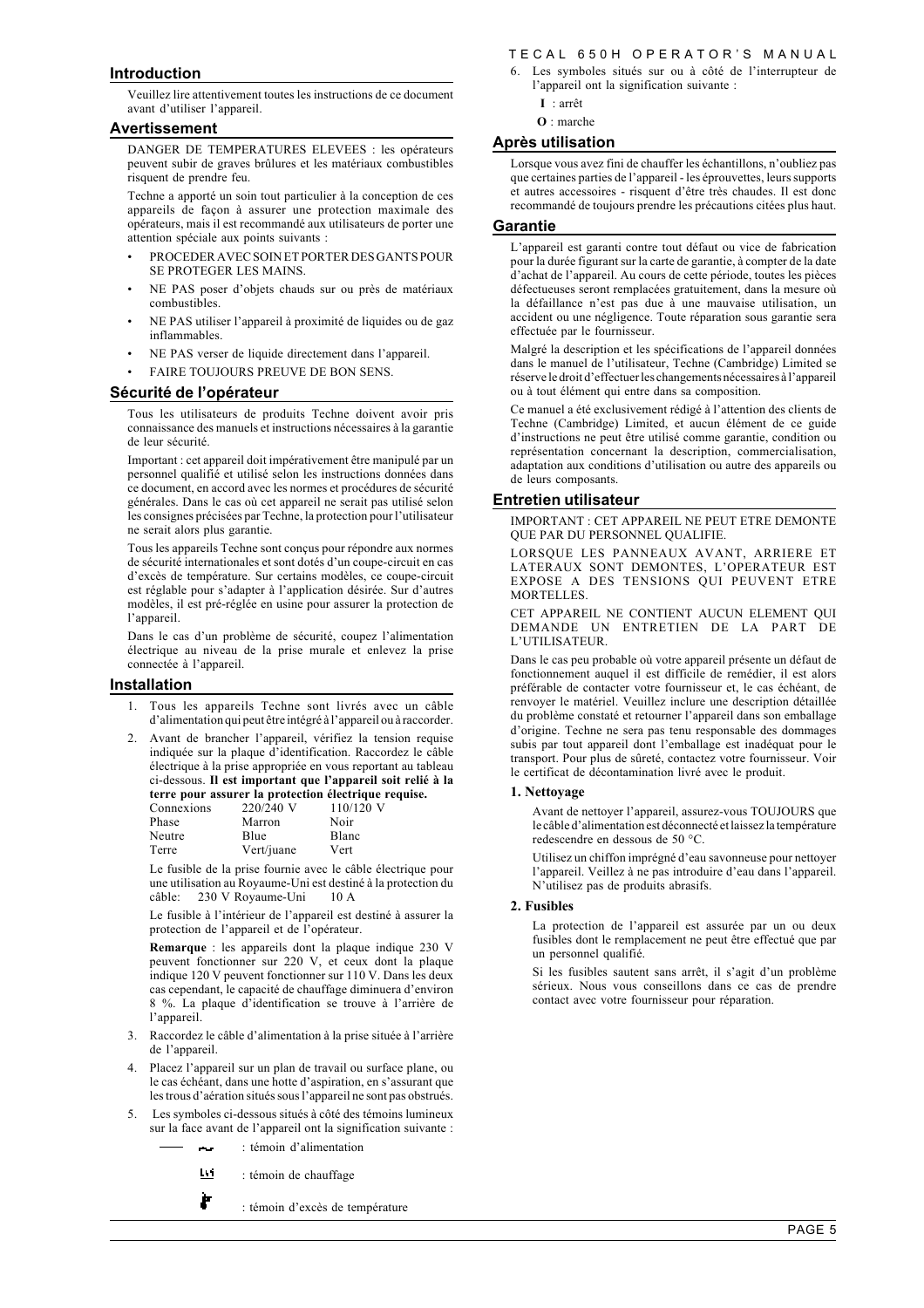#### **Einleitung**

Bitte lesen Sie diese Bedienungsanleitung komplett bevor Sie dieses Gerät benutzen.

#### **Warnung**

HOHE TEMPERATUREN SIND GEFÄHRLICH: sie können dem Bediener ernsthafte Verletzungen zufügen und brennbare Materialien können sich leicht entzünden.

Techne hat bei der Konstruktion dieses Gerätes sehr darauf geachtet, daß der Bediener vor Gefahren geschützt ist. Dennoch sollten Sie auf die folgenden Punkte achten:

- SEIEN SIE VORSICHTIG UND TRAGEN SIE SCHUTZHANDSCHUHE
- Legen Sie heiße Gegenstände NICHT auf oder in die Nähe von leicht brennbaren Materialien; vermeiden Sie Arbeiten in der Nähe von leicht entzündbaren Flüssigkeiten oder Gasen.
- Bringen sie KEINE Flüssigkeiten direkt in Ihr Gerät.
- · Benutzen Sie immer den normalen Menschenverstand

#### **Sicherheit des Anwenders**

Alle Benutzer von Techne Geräten müssen Zugang zu der entsprechenden Literatur haben, um ihre Sicherheit zu gewähren.

Es ist wichtig, daß diese Geräte nur von entsprechend geschultem Personal betrieben werden, das die in dieser Gebrauchsanweisung enthaltenen Maßnahmen und allgemeine Sicherheitsbestimmungen und -vorkehrungen beachtet. Wenn das Gerät anders eingesetzt wird als vom Hersteller empfohlen, kann dies die persönliche Sicherheit des Anwenders beeinträchtigen. Die Geräte von Techne entsprechen den internationalen Sicherheitsbestimmungen und sind mit einem automatischen Übertemperaturabschalter ausgestattet. Bei einigen Modellen ist der Übertemperaturabschalter verstellbar und sollte je nach Anwendung entsprechend eingestellt werden. Bei allen anderen Modellen ist der Temperaturschutz voreingestellt um Schäden am Gerät zu vermeiden. Wenn ein Sicherheitsproblem auftreten sollte, muß das Gerät ausgeschaltet und vom Stromnetz getrennt werden.

#### **Installation**

- 1. Alle Techne Geräte werden mit einem Stromanschlußkabel geliefert. Dieses ist entweder fest mit dem Gerät verbunden oder zum Einstecken.
- 2. Vergleichen Sie, ob die Spannung Ihrer Stromversorgung mit den Angaben auf dem Typenschild des Geräte übereinstimmen. Verbinden Sie das Stromanschlußkabel mit einer geeigneten Stromversorgung gemäß der nächstehenden Tabelle. Achtung: Das Gerät muß geerdet sein, um die elektrische Sicherheit zu gewährleisten!

| Verbindungen | 220/240V     | 110/120V |
|--------------|--------------|----------|
| Stromführend | <b>Braun</b> | Schwarz  |
| Neutral      | Blau         | Weiß     |
| Erde         | Grün/Gelb    | Grün     |

Geräte, die für 230 Volt ausgelegt sind, können auch bei 220 Volt arbeiten, Geräte für 120 Volt auch bei 110 Volt. In beiden Fällen verringert sich die Aufheizrate um ca. 8%. Das Typenschild befindet sich hinten am Gerät.

- 3. Stecken Sie das Stromkabel in die vorgesehene Buchse hinten am Gerät.
- 4. Stellen Sie das Gerät auf eine ebene Arbeitsfläche bzw. (falls erforderlich) unter einen Laborabzug. Beachten Sie, daß die Entlüftungsrippen an der Geräteunterseite immer frei zugänglich sind.
- 5. Wenn die Anzeigenlämpchen an der Vorderseite leuchten, hat dies folgende Bedeutung:
	- Gerät ist eingeschaltet
	- : Gerät heizt
	- : Übertemperaturschutz ist ausgelöst

Die Garantiedauer des Gerätes ist auf der beiliegenden Garantiekarte angegeben und schließt Fehler im Material oder der Verarbeitung ein. Die Garantiedauer beginnt am Tag des Einkaufs. Sämtliche defekte Teile werden innerhalb dieses Zeitraumes kostenlos ersetzt unter der Voraussetzung, daß dem Defekt keine unsachgemäße Handhabung, Fahrlässigkeit oder ein Unfall zugrundeliegt. Der unter diese Garantie fallende Service wird vom Lieferanten geleistet.

Vergessen Sie nicht, daß Teile des Gerätes (die Gefäße, die Blöcke und andere Zubehörteile) nach dem Erhitzen von Proben noch sehr heiß sein können. Bitte beachten Sie die oben genannten

Ungeachtet der in dieser Gebrauchsanweisung enthaltenen Beschreibungen und Spezifikationen, behält sich Techne (Cambridge) Limited hiermit das Recht vor, Änderungen an den Geräten bzw. an einzelnen Geräteteilen durchzuführen.

Diese Gebrauchsanleitung wurde ausschließlich dazu erstellt, um Kunden die Handhabung der Techne-Geräte zu erleichtern. Nichts in dieser Gebrauchsanleitung darf als Garantie, Bedingung oder Voraussetzung verstanden werden, sei es die Beschreibung, Marktgängigkeit, Zweckdienlichkeit oder sonstiges bezüglich der Geräte oder deren Bestandteile.

#### **Wartung durch den Bediener**

**Nach dem Gebrauch**

Vorsichtsmaßnahmen.

**Garantie**

BEACHTEN SIE, DASS DIESES GERÄT NUR VON TECHNISCHEN FACHKRÄFTEN GEÖFFNET UND DEMONTIERT WERDEN DARF.

DURCH ENTFERNEN DES GEHÄUSES ODER<br>GEHÄUSETEILEN SIND BAUTEILE MIT GEHÄUSETEILEN SIND BAUTEILE MIT<br>LEBENGEFÄHRLICHEN SPANNUNGEN FREI LEBENGEFÄHRLICHEN ZUGÄNGLICH.

IM INNERN DES GERÄTES BEFINDEN SICH KEINE TEILE, DIE VOM ANWENDER GEWARTET WERDEN MÜSSEN.

Falls Ihr Gerät nicht ordnungsgemäß arbeitet, wenden Sie sich an Ihren Lieferanten oder senden Sie das Gerät wenn nötig zurück. Fügen Sie eine genaue Beschreibung des Defektes bei. Verpacken Sie das Gerät möglichst im Originalkarton. Bitte beachten Sie, daß Techne und thermo-DUX keine Haftung bei Transportschäden aufgrund unzureichender Verpackung übernnehmen. Setzen Sie sich im Zweifelsfall mit Ihrem Lieferanten in Verbindung. Bitte beachten Sie die Entgiftungsbescheinigung, die Sie mit dem Gerät erhalten haben.

#### **1. Reinigen**

Bevor Sie Ihr Gerät reinigen, sollten Sie

•zuerst den Netzstecker ziehen

•das Gerät unter 50°C abkühlen lassen.

Ein feuchtes Tuch mit Seifenlösung reinigt Ihr Gerät am besten. Achten Sie darauf, daß kein Wasser in das Gerät gelangt. Verwenden Sie keine Scheuermittel.

#### **2. Sicherungen**

Die Stromzuleitung ist durch ein oder zwei Sicherungen geschützt. Diese sollten nur durch qualifiziertes Fachpersonal ausgetauscht werden. Wenn die Sicherung wiederholt durchbrennt, liegt ein größerer Defekt vor. Das Gerät muß zur Reparatur an Ihren Lieferanten eingesandt werden.

- 6. Die Symbole auf oder neben dem EIN/AUS-Schalter an der Geräterückseite bedeuten:
	- $I \tA n$ 
		- $O \qquad \cdot$  Aus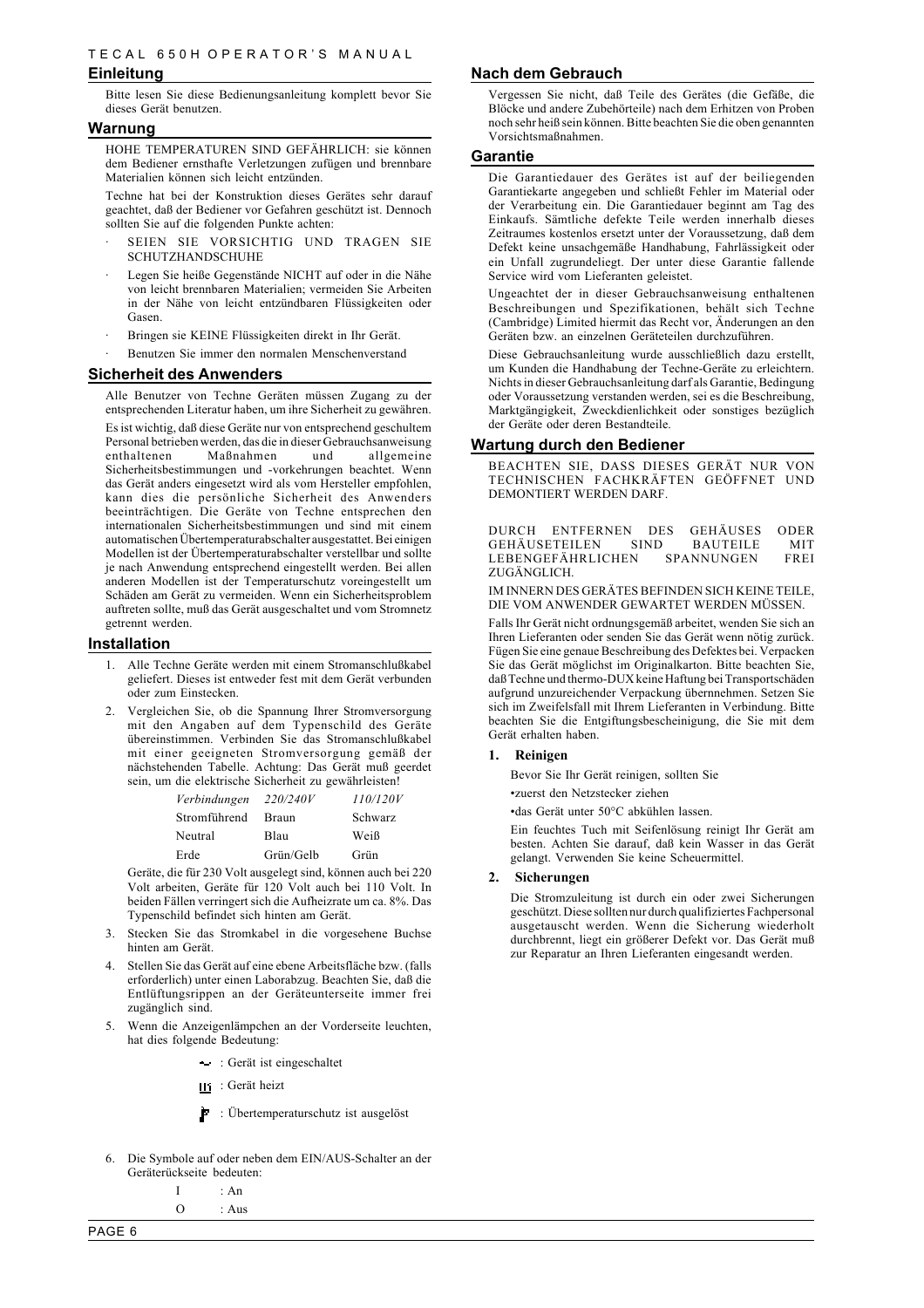#### **Introducción**

Le rogamos lea cuidadosamente la información contenida en este folleto antes de manipular el aparato.

#### **Aviso**

LAS TEMPERATURAS ELEVADAS SON PELIGROSAS: pueden causarle graves quemaduras y provocar fuego en materiales combustibles.

Techne ha puesto gran cuidado en el diseño de estos aparatos para proteger al usuario de cualquier peligro; aún así se deberá prestar atención a los siguientes puntos:

- EXTREME LAS PRECAUCIONES Y UTILICE GUANTES PARA PROTEGERSE LAS MANOS;
- NO coloque objetos calientes encima o cerca de objetos combustibles;
- NO maneje el aparato cerca de líquidos inflamables o gases;
- NO introduzca ningún líquido directamente en el aparato;
- UTILICE EL SENTIDO COMUN en todo momento.

#### **Seguridad del usuario**

Todos los usuarios de equipos Techne deben disponer de la información necesaria para asegurar su seguridad.

De acuerdo con las instrucciones contenidas en este manual y con las normas y procedimientos generales de seguridad, es muy importante que sólo personal debidamente capacitado opere estos aparatos. De no ser así, la protección que el equipo le proporciona al usuario puede verse reducida.

Todos los equipos Techne han sido diseñados para cumplir con los requisitos internacionales de seguridad y traen incorporados un sistema de desconexión en caso de sobretemperatura. En algunos modelos el sistema de desconexión es variable, lo que le permite elegir la temperatura según sus necesidades. En otros, el sistema de desconexión viene ya ajustado para evitar daños en el equino.

En caso de que surgiera un problema de seguridad, desconecte el equipo de la red.

#### **Instalación**

- **1.** Todos los aparatos Techne se suministran con un cable de alimentación. Puede ser fijo o independiente del aparato.
- **2.** Antes de conectarlo, compruebe que el voltaje corresponde al de la placa indicadora. Conecte el cable de alimentación a un enchufe adecuado según la tabla expuesta a continuación. El equipo debe estar conectado a tierra para garantizar la seguridad eléctrica.

| Conexiones | 220/240V             | 110/120V |
|------------|----------------------|----------|
| Linea      | Marrón               | Negro    |
| Neutro     | Azul                 | Blanco   |
| Tierra     | Verde/amarillo Verde |          |

El enchufe suministrado con el cable de alimentación viene equipado con un fusible del siguiente valor para proteger el cable: 230V Reino Unido 10 AMP

El fusible una vez instalado protege tanto al equipo como al usuario.

Asegúrese de que los equipos marcados 230V en la placa indicadora funcionan a 220V y de que los equipos marcados 120V funcionan a 110V. No obstante, en ambos casos la velocidad de calentamiento se verá reducida en un 8% aproximadamente. La placa indicadora está situada en la parte posterior del equipo.

- **3.** Conecte el cable a la toma de tensión en la parte posterior del equipo.
- **4.** Sitúe el aparato en un lugar apropiado tal como una superficie de trabajo plana, o si fuera necesario incluso en una campana con extractor de humos, asegurándose de que las entradas de aire en la parte inferior no queden obstruidas.
- **5.** Los símbolos, que pueden aparecer junto a las luces indicadoras en el panel frontal del equipo, tienen los siguientes significados:
	- : Indicador de potencia
	- 515 : Indicador del calor

ŀ

: Indicador de sobretemperatura

- **6.** Los símbolos que se encuentran en o cerca del interruptor de alimentación tienen los siguientes significados:
	- I : Interruptor principal encendido
	- O : Interruptor principal apagado

#### **Después de su uso**

Cuando haya finalizado el calentamiento de muestras, recuerde que las piezas del equipo, tales como tubos, bloques y demás accesorios, pueden estar muy calientes. Tome las precauciones mencionadas anteriormente.

#### **Garantía**

Este aparato está garantizado contra cualquier defecto material o de fabricación durante el periodo especificado en la tarjeta de garantía adjunta. Este plazo inicia a partir de la fecha de compra, y dentro de este periodo todas las piezas defectuosas serán reemplazadas gratuitamente siempre que el defecto no sea resultado de un uso incorrecto, accidente o negligencia. Mientras se encuentre bajo garantía las revisiones las debe llevar a cabo el proveedor.

A pesar de la descripción y las especificaciones de los aparatos contenidas en el Manual del Usuario, Techne (Cambridge) Limited se reserva por medio de este documento el derecho a efectuar los cambios que estime oportunos tanto en los aparatos como en cualquier componente de los mismos.

Este manual ha sido preparado exclusivamente para los clientes de Techne (Cambridge) Limited y nada de lo especificado en este folleto de instrucciones se tomará como una garantía, condición o aseveración de la descripción, comerciabilidad o adecuación para cualquier fin específico de los aparatos o sus componentes.

#### **Mantenimiento**

ESTE APARATO DEBE SER DESMONTADO SOLO Y EXCLUSIVAMENTE POR PERSONAL DEBIDAMENTE CAPACITADO.

EL RETIRAR LOS PANELES LATERALES, FRONTALES O TRASEROS SUPONE DEJAR AL DESCUBIERTO TENSION DE LA RED PELIGROSA.

EL EQUIPO NO CONSTA DE NINGUNA PIEZA DE CUYO MANTENIMIENTO SE PUEDA ENCARGAR EL USUARIO.

En el caso improbable de que experimentara algún problema con su aparato que no pudiera resolver con facilidad, debería ponerse en contacto con su proveedor y devolverlo si fuera necesario. Indique de forma detallada todos los defectos que haya notado y devuelva el equipo en su embalaje original. Techne no aceptará responsabilidad alguna por daños causados en equipos que no estuvieran debidamente embalados para su envío; si tuviera alguna duda, póngase en contacto con su proveedor. Sírvase consultar el Certificado de Descontaminación suministrado con su aparato.

#### **1. Limpieza**

Antes de limpiar su aparato, desconéctelo SIEMPRE de la fuente de alimentación y permita que se enfríe por debajo de los 50°C.

Este aparato se puede limpiar pasándole un paño húmedo enjabonado. Hágalo con cuidado parae evitar que caiga agua dentro del mismo. No utilice limpiadores abrasivos.

#### **2. Fusibles**

Su aparato está protegido por uno o dos fusibles. Sólo deben cambiarlos personal debidamente capacitado.

Si los fusibles se fundieran repetidamente, esto indicaría una avería grave y puede que tuviera que devolverle el aparato a su proveedor para su reparación.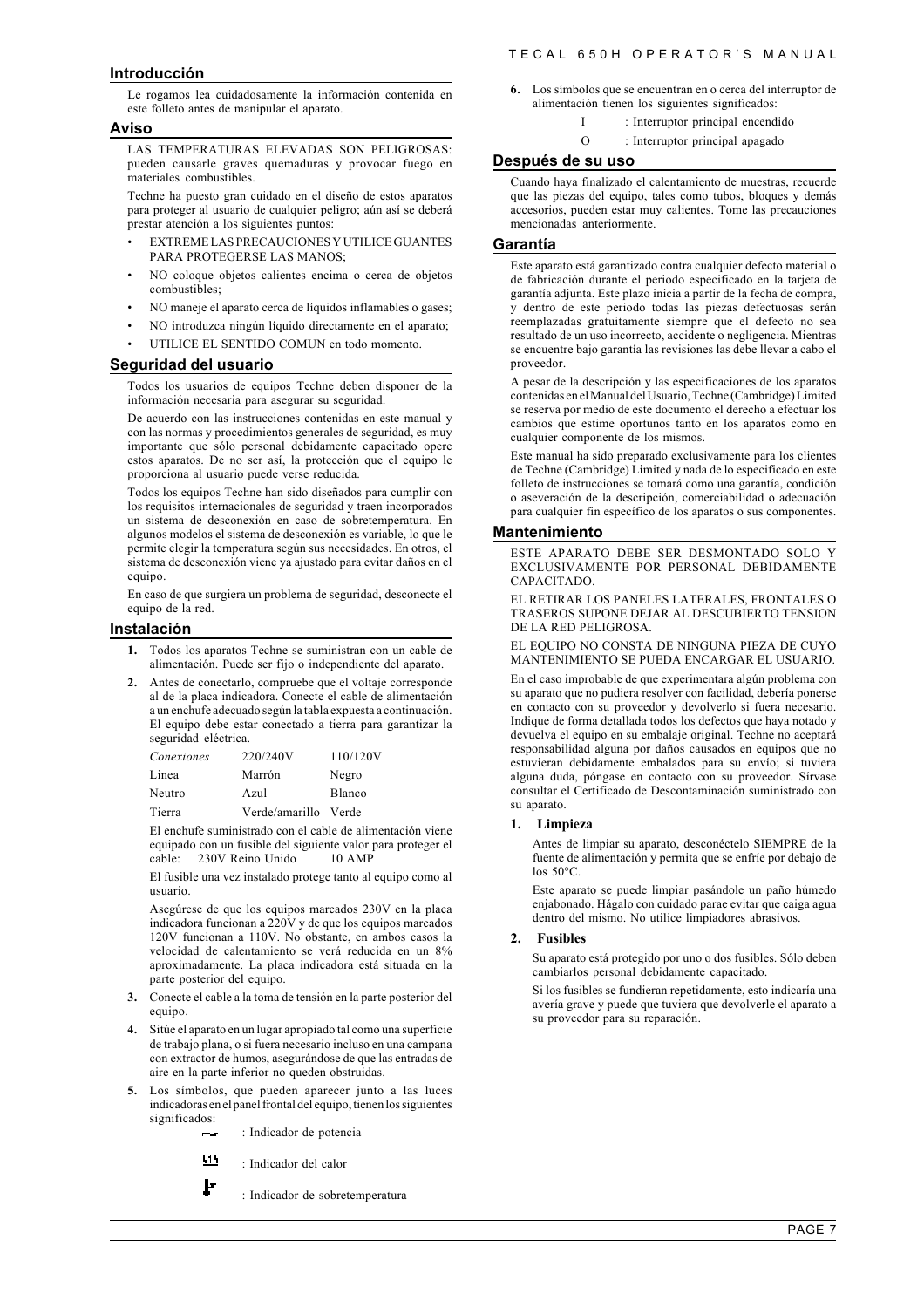## **Before using the Tecal Calibrator, make sure you have read this manual carefully. If you have any queries, contact your supplier.**

The Tecal Calibrator is designed to provide safe and convenient calibration of a wide range of thermal sensors. It features fast heat up times, with accuracy and repeatability.

The Tecal Calibrator can calibrate temperature probes without the need to return them to a specialist laboratory. To ensure accuracy the unit must be operated in an environment with a stable ambient temperature.

The thermal sensors are placed in a well in the temperature controlled block. A number of inserts is available with different dimension wells to match standard probe sizes: these are detailed towards the back of this manual.

## **Applications**

The calibrator has three main applications:

## **Maintaining a set temperature**

The required temperature is set on the calibrator and the operation of the probe is checked.

A NAMAS certificate can be provided, contact your dealer for details.

## **Temperature cycling**

You can connect a PC to the Tecal unit using Techne's Data Logging software, CALSOFT, to gather data. You may also print out profiles using the printer connected to the PC. Programs can be created and run directly on the calibrator.

A sequence of temperatures (each with a heat up/cool down rate and a hold time) may be stored as a program and recalled from memory. A program consists of:

- a series of specified temperatures
- the times for which samples are to be maintained at each specified temperature (hold times)
- the desired heating or cooling rates in between each specified temperature (ramp rates), and
- the number of times that a sequence is repeated.

Programs that are created and saved on th calibrator can be modified and deleted from the calibrator or from a PC.

Data that is saved on the calibrator can be created only whilst running a program from the calibrator. This data can only be viewed from a PC, and can only be deleted by the PC.

The calibrator can hold up to 10 programs and 25 sets of data. The number of programs is restricted to 10 and the number of data sets is restricted to 25. They can both be as short or as long as you like. The longer they are the less memory is available for saving other programs or data.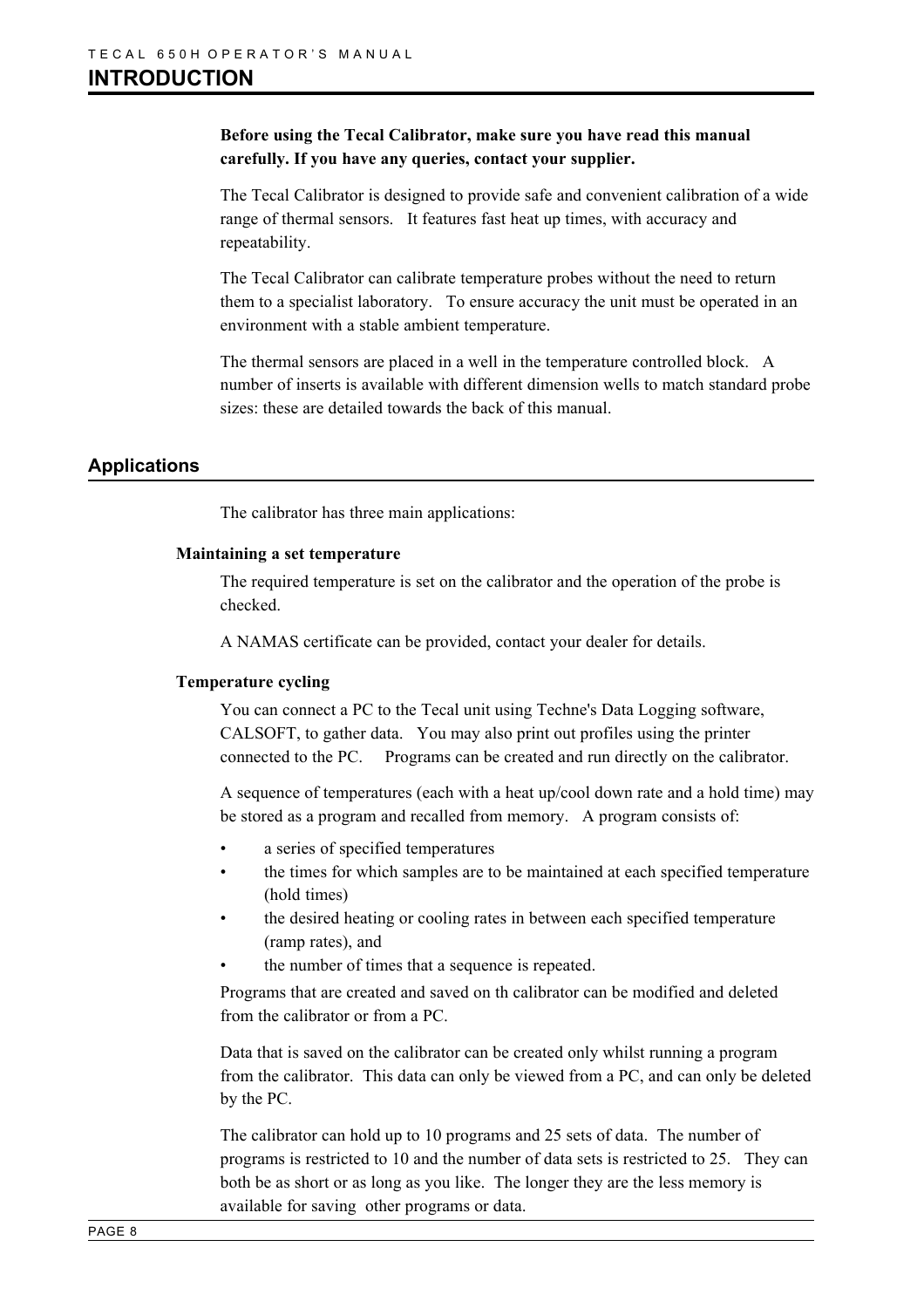## **Switch test**

In a switch test, the contacts of a thermostat are connected to the calibrator, with the thermostat placed in the temperature controlled block. A temperature change is then initiated by one of the above methods. When the switch point of the thermostat is reached, the contacts switch over (either making or breaking the circuit). The switch must be connectd prior to starting a run.

## **Warning**

HIGH TEMPERATURES ARE DANGEROUS: they can cause serious burns to operators and ignite combustible material.

Techne have taken great care in the design of these units to protect operators from hazards, but operators should pay attention to the following points:

- USE CARE AND WEAR PROTECTIVE GLOVES TO PROTECT HANDS;
- DO NOT put hot objects on or near combustible objects;
- DO NOT operate the unit close to inflammable liquids or gases;
- DO NOT place any liquid directly in your Tecal unit;
- DO NOT place the unit into its carrying case if the block temperature exceeds 50°C;
- If you are using a cooling probe, make sure that water is flowing through the cooling probe BEFORE inserting the probe into the block;
- At all times USE COMMON SENSE.

## **Packing**

When you receive your unit, make sure you keep the original packing in case you ever need to return it for service or repair. When returning a unit, remember to remove the insert from the temperature controlled block.

The unit must be transported in the original packing to avoid damage. The packing comprises; the unit in the soft carrying case, packed with foam into an outer cardboard box. Techne accepts no responsibility for damage incurred unless the unit is correctly packed and transported in this way.

## **Block Support Plate**

When you first remove the Claibrator from the carrying bag you will find a block support plate covering the block. You will, of course, have to remove this in order to use your calibrator. It is not a tight fit and can be easily lifted by one or more of the scews on the top.

It is highly recommended that you replace this support plate each time you are moving the unit from place to place. It locates in three of the holes in the top guard plate and should be carefully pushed into place.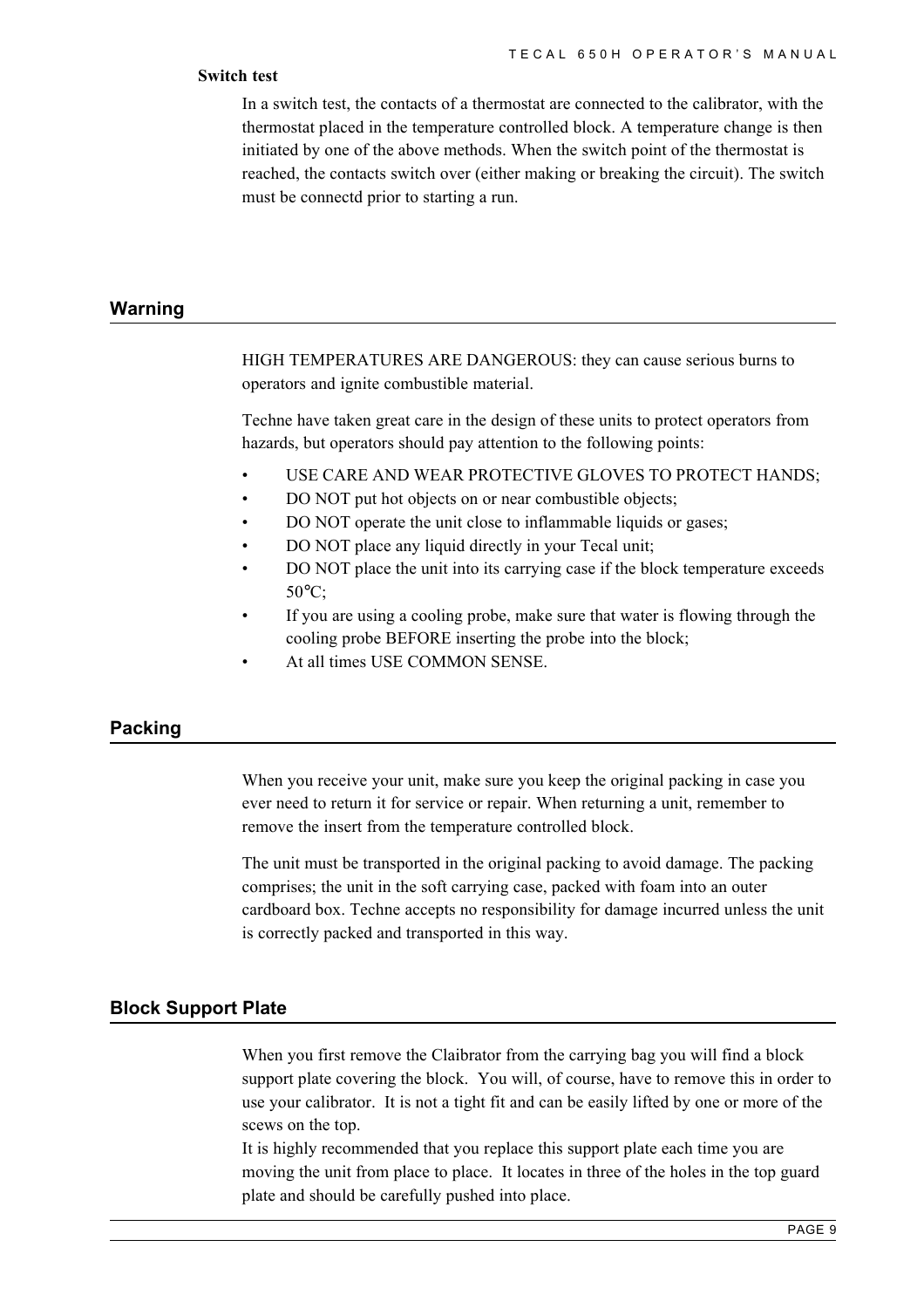## **The figures stated in the specification are as measured 0-50 mm from the base of the well of the insert, using an SPRT, at the time of calibration.**

## **Tecal650**

| Measuring zone                   |                                                                     | $0$ to 50 mm                               |           | $0"$ to $2"$       |  |  |
|----------------------------------|---------------------------------------------------------------------|--------------------------------------------|-----------|--------------------|--|--|
|                                  |                                                                     | from base of well                          |           | from base of well  |  |  |
|                                  | Depth of well in insert                                             |                                            |           | 6"                 |  |  |
| Temperature range                |                                                                     | $20^{\circ}$ C above ambient               |           | 36°F above ambient |  |  |
|                                  |                                                                     | to $650^{\circ}$ C                         |           | to 1202°F          |  |  |
|                                  | Temperature accuracy in measuring zone                              | $\pm 0.4$ °C                               |           | $\pm 0.72$ °F      |  |  |
|                                  | Temperature uniformity in measuring zone                            | $\pm 1.0$ °C at 400°C                      |           | 1.8°F at 752°F     |  |  |
|                                  | Temperature uniformity in measuring zone                            | $\pm 1.3$ °C at 650°C                      |           | 2.3°F at 1202°F    |  |  |
| Temperature stability after 1 hr |                                                                     | $\pm 0.09$ °C                              |           | $\pm 0.16$ °F      |  |  |
| Display resolution               |                                                                     | $0.1$ °C                                   |           | $0.1^{\circ}$ F    |  |  |
| Heat up rate                     | 35 minutes                                                          | $20^{\circ}$ C to $600^{\circ}$ C          |           | 68°F to 1112°F     |  |  |
| Cool down rate                   | 30 minutes                                                          | 600 $\rm ^{\circ}C$ to 200 $\rm ^{\circ}C$ |           | 1112°F to 392°F    |  |  |
| Programmable ramp rate           |                                                                     | $0.1$ to $10^{\circ}$ C/min                |           | $0.2$ to 18 °F/min |  |  |
| <b>Switch Test</b>               |                                                                     | Yes                                        |           |                    |  |  |
| Fan cooling                      |                                                                     |                                            | Automatic |                    |  |  |
| Comms Port 9way D type           |                                                                     | bi-directional RS232                       |           |                    |  |  |
| <b>Dimensions</b>                |                                                                     |                                            |           |                    |  |  |
| Height                           |                                                                     | $272$ mm<br>10.7"                          |           |                    |  |  |
| Width                            |                                                                     | 185mm                                      | 7.28"     |                    |  |  |
| Depth                            |                                                                     | 439mm                                      | 17.28"    |                    |  |  |
| Wells in the block:              |                                                                     |                                            |           |                    |  |  |
| Central Well for inserts*        |                                                                     |                                            |           |                    |  |  |
| Depth                            |                                                                     | 159mm                                      | 6.25"     |                    |  |  |
| Diameter                         |                                                                     | 38.2mm                                     | 1.5"      |                    |  |  |
| Reference well *                 |                                                                     |                                            |           |                    |  |  |
| Depth                            |                                                                     | 146mm                                      | 5.7"      |                    |  |  |
| Diameter                         |                                                                     | $6.6$ mm                                   | 0.26"     |                    |  |  |
|                                  | $\ast$ C and the U at $\ast$ C increase at the level of this leads. |                                            |           |                    |  |  |

\* See the list of inserts at the back of this book

## **Working conditions**

The Tecal unit is designed to work safely under the following conditions:

|      | Ambient temperature range $5^{\circ}$ C to 40 $^{\circ}$ C |        |  |  |  |  |
|------|------------------------------------------------------------|--------|--|--|--|--|
| $ -$ |                                                            | ______ |  |  |  |  |

Humidity Up to 95% relative humidity, non-condensing

**Note:** The control specifications quoted are for an ambient temperature range of 10°C to 30°C. The specification may deteriorate outside this range but the unit will still work safely.

Radio frequency interference tested and passed to EN50081-1. Immunity Tested and passed to EN50082-1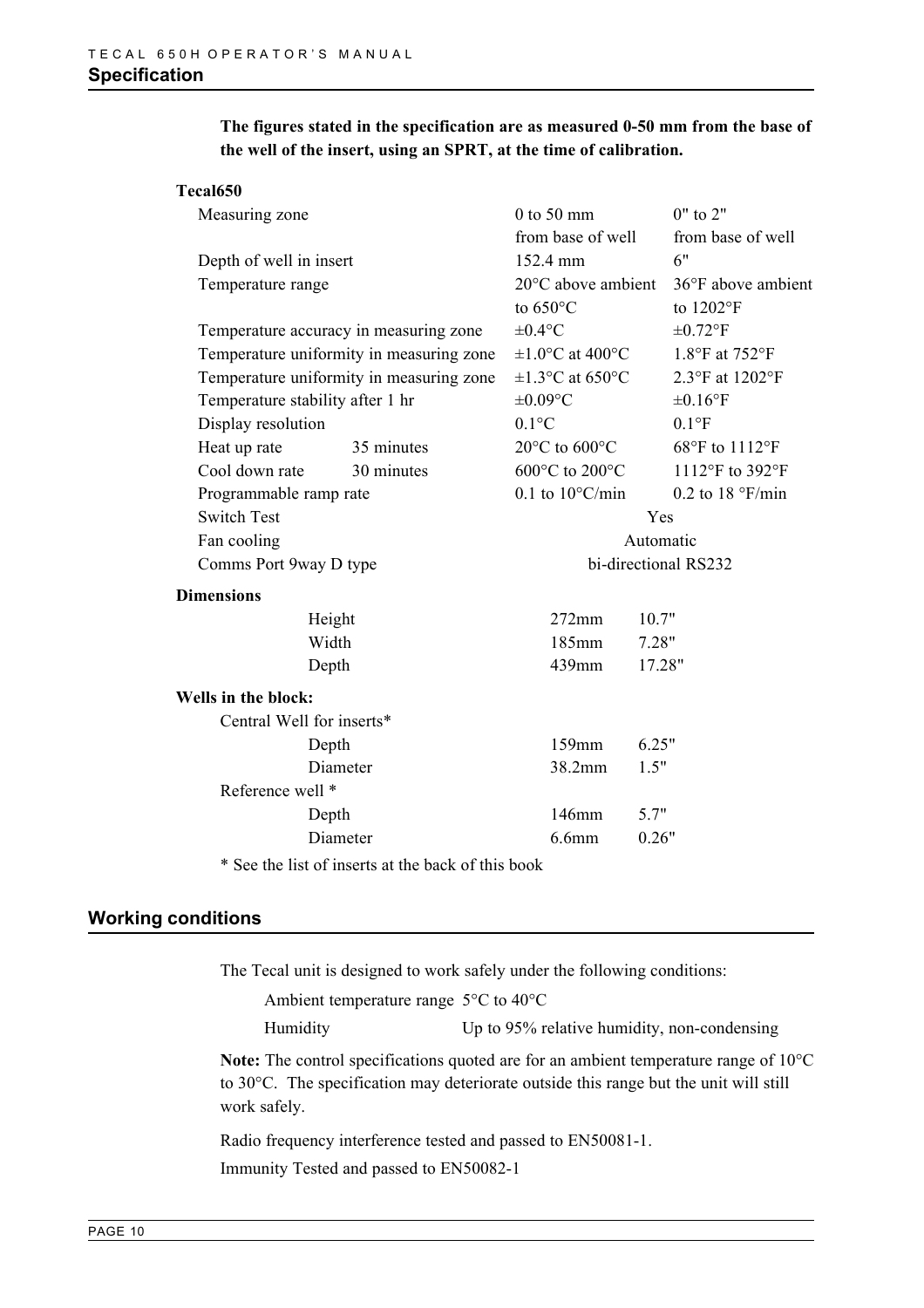## **THE FRONT PANEL**

The control panel of the Tecal units consists of a membrane keypad, an alphanumeric LCD panel, an LED display and three LEDs.

The LCD panel can display up to four lines of characters and shows the parameters for the selected mode, or the options available for each function.

The LED Display shows the actual temperature of the block.

The keypad consists of eight keys.

A diagram of the control panel is shown below:

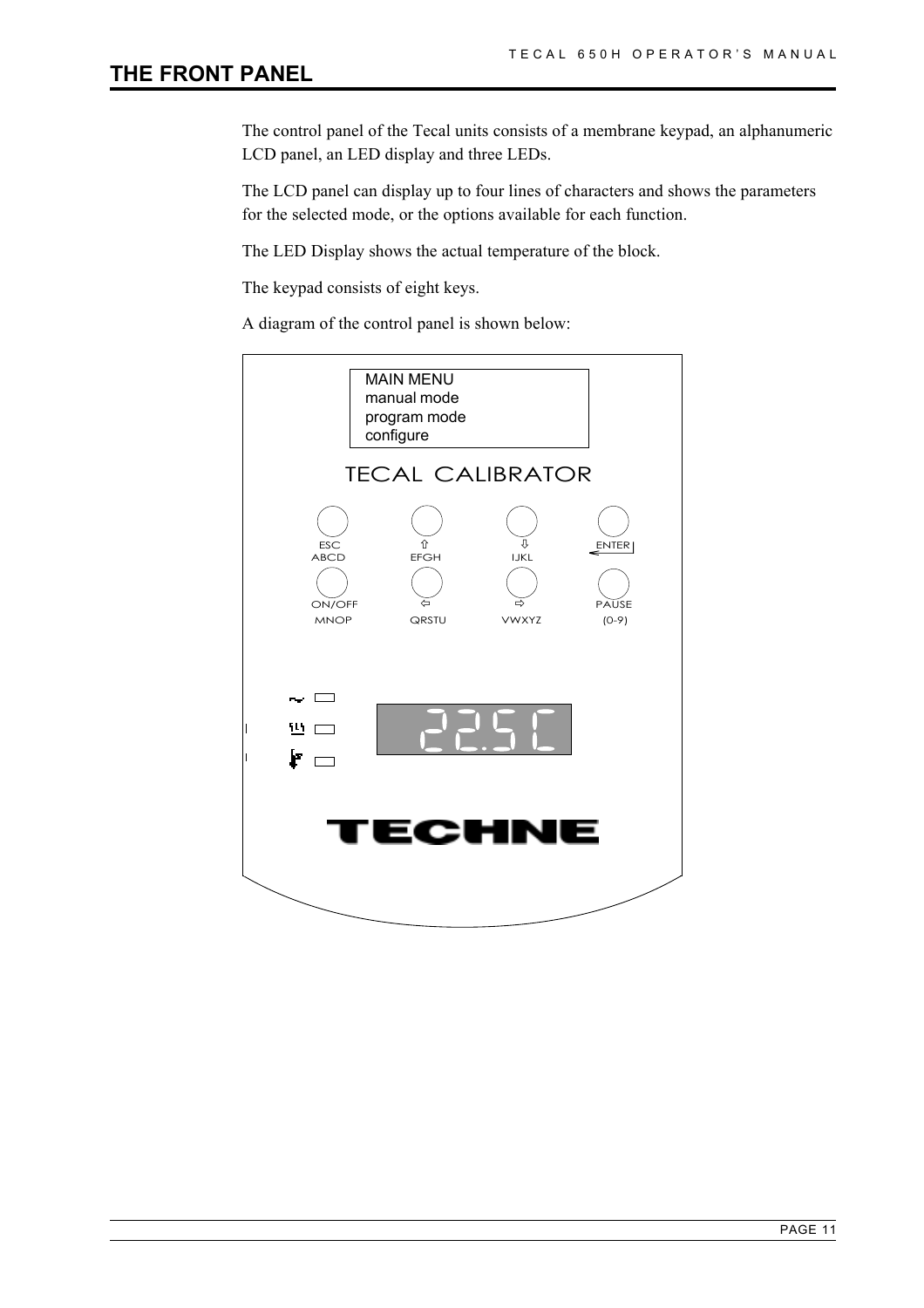## **The ESC key**



The **ESC** key allows the operator to exit the current sub-menu and go back to the next higher level menu. Where a word can be entered, then successive presses of this key will toggle through the letters **ABCD**.

## **The UP ARROW key**



The  $\hat{U}$  key allows the operator to move up the current sub-menu. This key can also be used to increase numeric values in some fields. Where a word can be entered, then successive presses of this key will toggle through the letters **EFGH** until the **ENTER** key is pressed.

## **The DOWN ARROW Button**



The  $\theta$  key allows the operator to move down the current sub-menu. This key can also be used to decrease numeric values in some fields. Where a word can be entered, then successive presses of this key will toggle through the letters **IJKL**.

#### **The ENTER key**



The **ENTER** key allows the operator to accept any entry and move onto the next data entry field or screen. It also starts a program im Program Mode.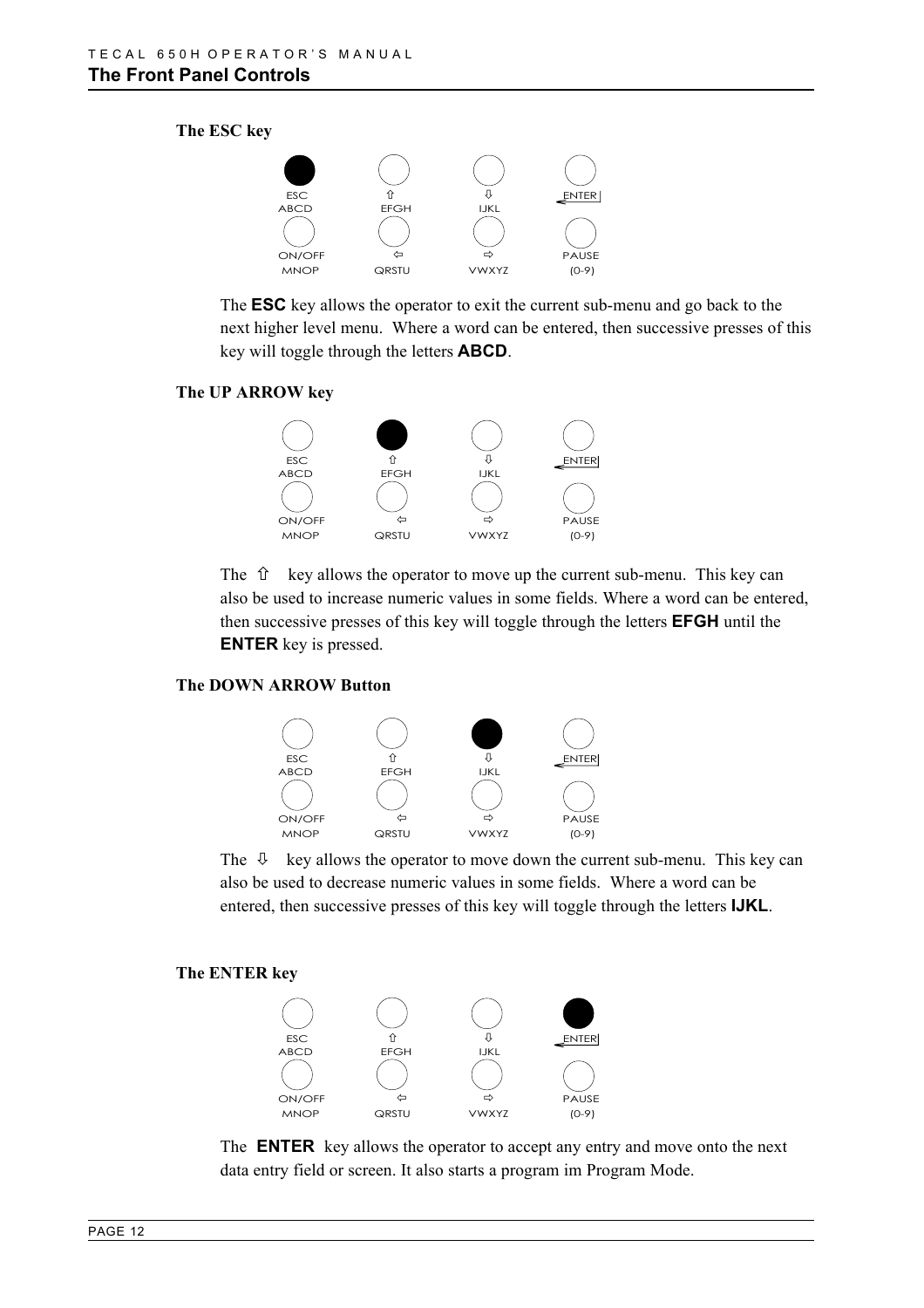## **The ON/OFF key**



The **ON/OFF** key allows the operator to start or stop the unit in Manual Mode or stop a program in Program Mode. Where a word can be entered, then successive presses of this key will toggle through the letters **MNOP**.

## **The LEFT ARROW key**



The  $\Leftrightarrow$  key allows the operator to move within the data field. Where a word can be entered, then successive presses of this key will toggle through the letters **QRSTU**.

## **The RIGHT ARROW key**



The  $\Rightarrow$  key allows the operator to move within the data field. Where a word can be entered, then successive presses of this key will toggle through the letters **VWXYZ**.

## **The PAUSE Button**



Except when the Ramp Rate is set the MAX, the **PAUSE** key allows the operator to pause the unit (a 'P' will appear on the display) until the PAUSE key is pressed again ( the 'P' will disappear) or until the ON/OFF key is pressed to stop the Calibrator. Where a word can be entered, then successive presses of this key will toggle through the numbers **0-9**.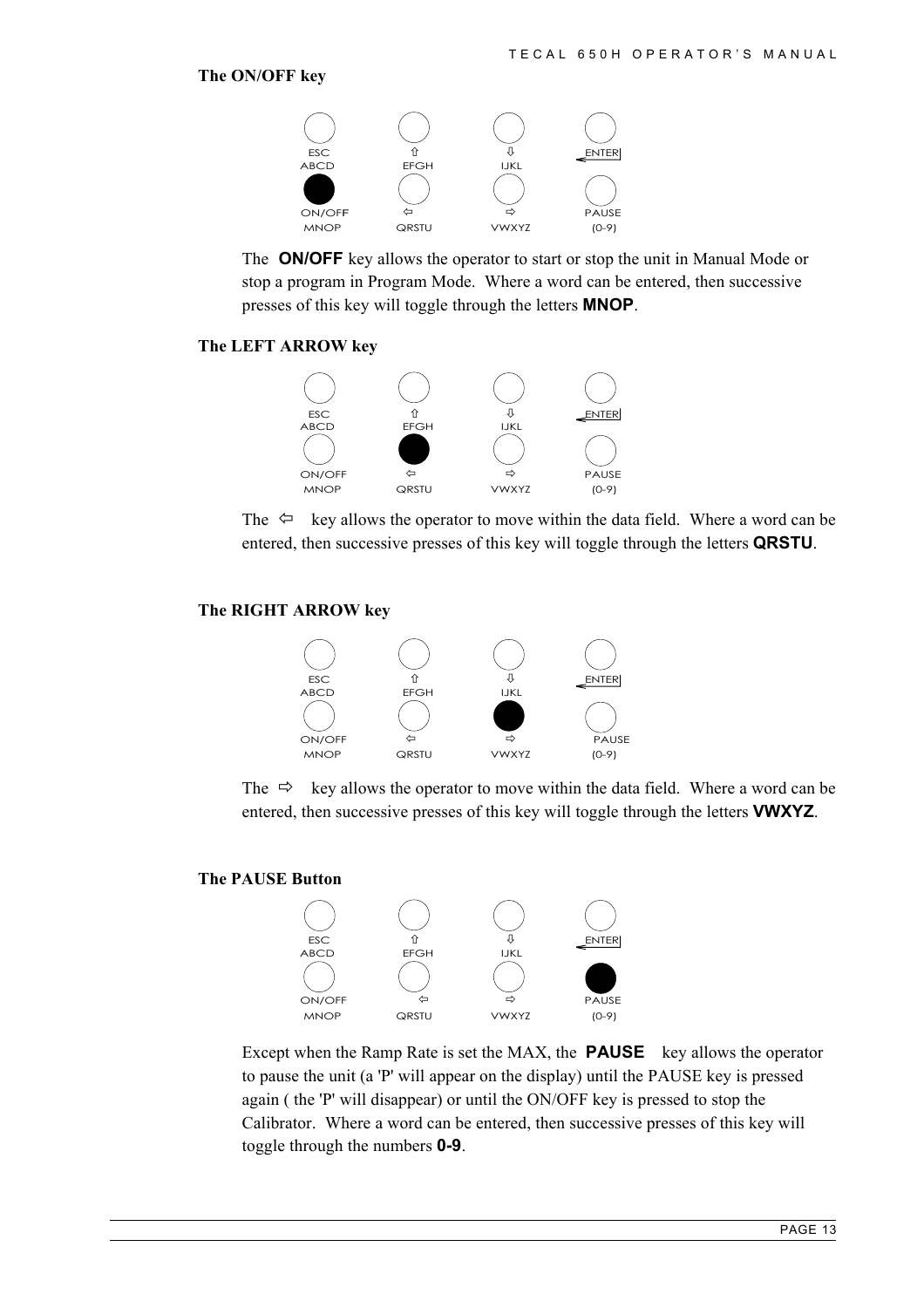**Power Indicator**  $\Box$ 111  $\Box$ Þ  $\Box$ 

The top indicator shows that there is power to the unit

## **Power to the Block Indicator**



The next indicator shows when there is power to the block.

When the set temperature is higher than the block temperature this indicator will light. If the light is on continuously the heater is getting constant power. The only exception is described under Over-Temperature Indicator. As the temperature approaches the set temperature the indicator will flash. When set temperature is reached the indicator will stay on for shorter periods. If the block temperature is above the set temperature then the indicator will be off, as the heater is not getting any power.

## **Over-Temperature Indicator**



If the unit should, for any reason, exceed the temperature set for the over-temperature cutout (see page 15), the over-temperature indicator will light. The heater will have been switched off and the unit will begin to cool even if the heater light is on (the light staying on or not depends on which circuit has sensed an over-temperature).

## **Sensor fault Indicator**



If there should, for any reason, be a sensor fault, the bottom indicator will light. The power to the block will have been switched off and the unit will begin to return to ambient even if the heater light is on (the light staying on or not depends on which circuit has sensed a fault).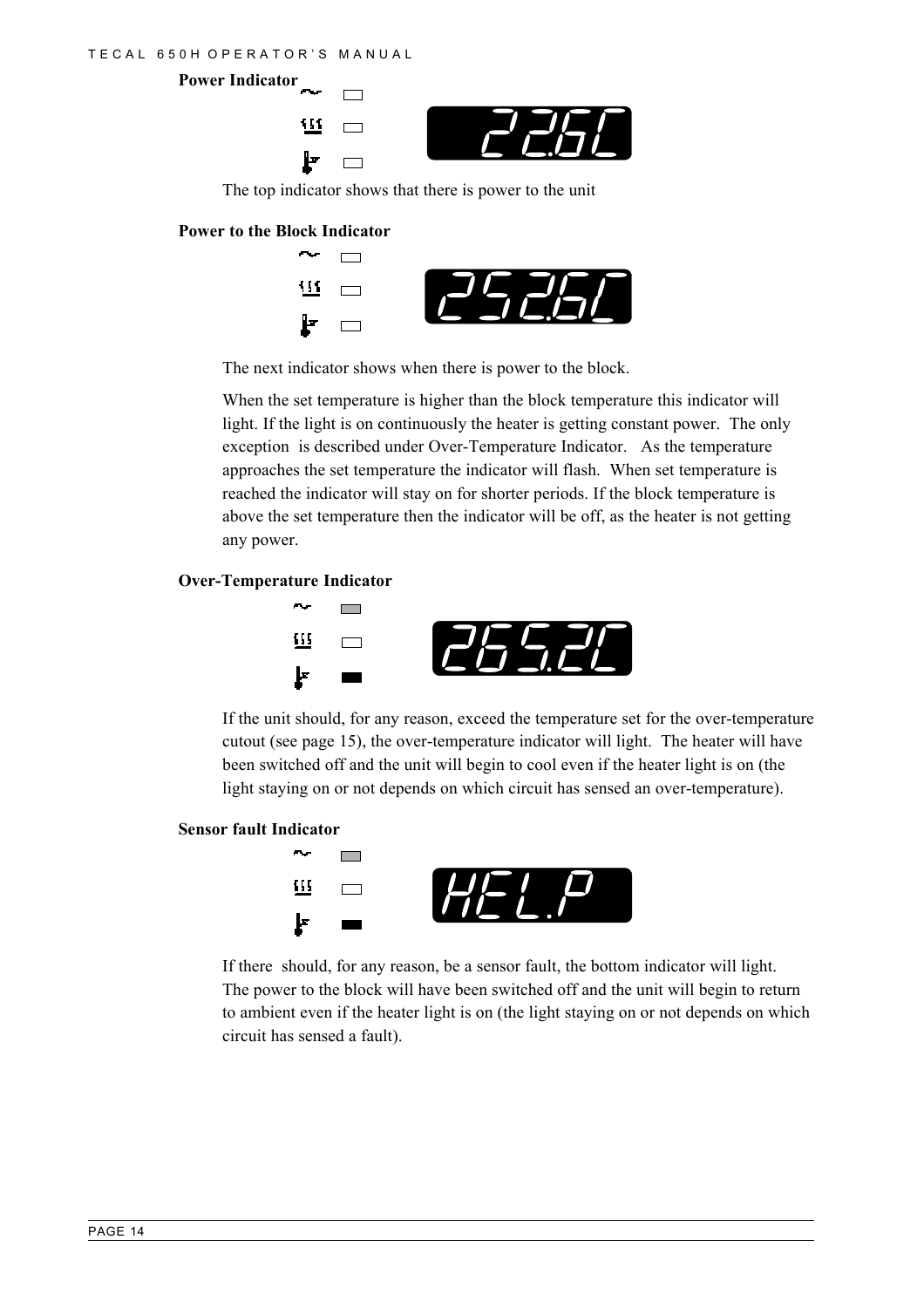When you first switch on, the display will show a choice of options.

| <b>MAIN MENU</b> |  |
|------------------|--|
| manual mode      |  |
| program mode     |  |
| configure        |  |

Use the  $\hat{U} = \hat{U}$  keys to toggle between the options until the cursor is on the required one.

Press the **ENTER** key when the cursor is on the option you want and this will take you into the screen you wish to use.

## **Configure Menu**

To configure the unit to the settings you want, use the  $\Phi$  key to put the cursor on **configure** then press the **ENTER** key.



Use the **ENTER** key to move to the field you wish to change. Use the  $\hat{\mathbf{U}}$   $\Phi$  keys to change the setting and the **ENTER** key to accept the change. Other keys have no effect when you are in the configure screen.

**Switch/yes or Hold** and **user probe/yes** are mutually exclusive when one or the other is selected.

Switch/yes (Hold) will record/display the switch contact status. Switch HOLD will also halt the calibrator at the temperature at which it switched over, until the **PAUSE** key is pressed. (Note thet the unit may require time to settle before a valid reading is available.)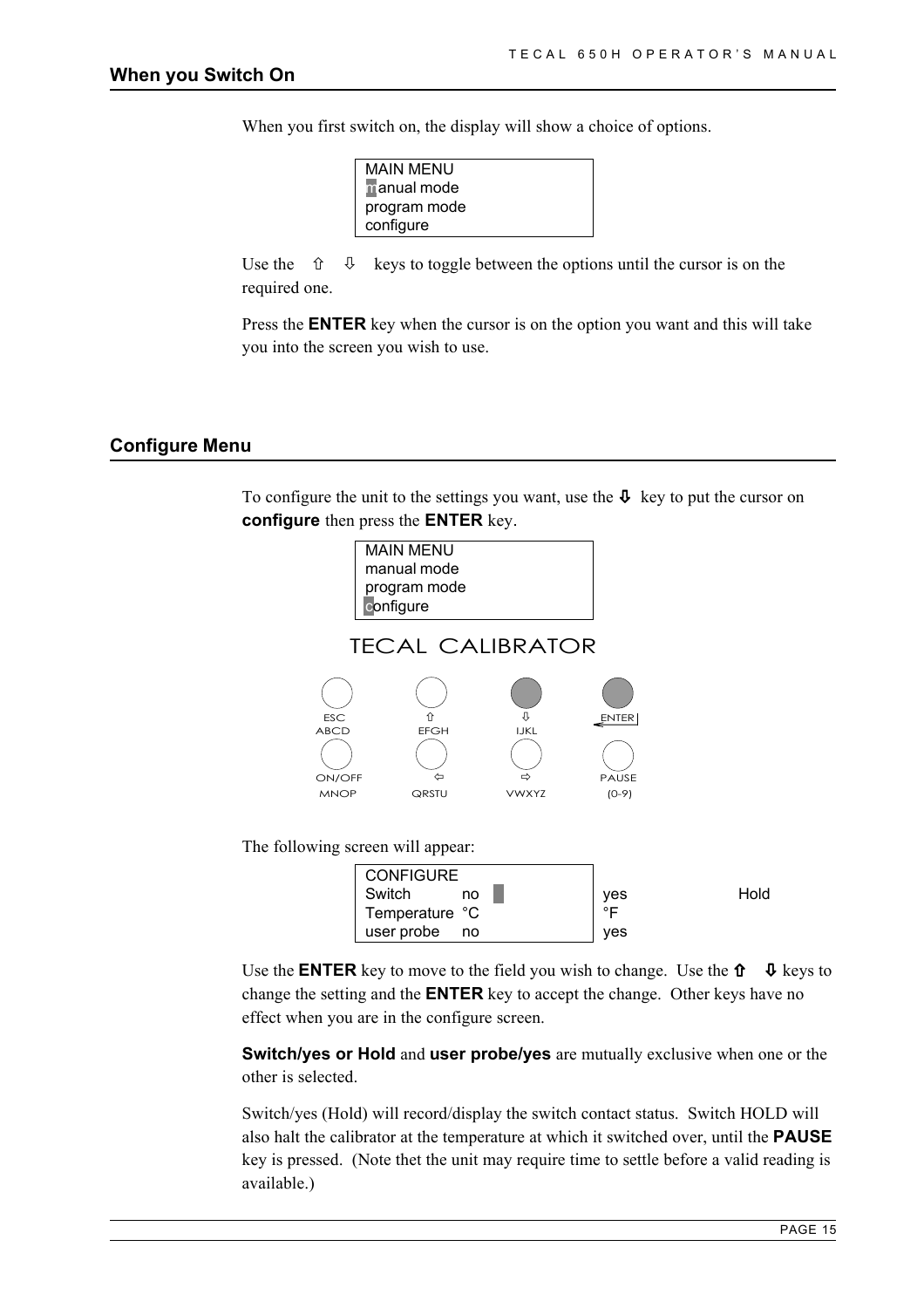To go into the Manual Mode, use the Ø key to put the cursor on **manual mode** then press the **ENTER** key.

| <b>MAIN MENU</b> |  |
|------------------|--|
| manual mode      |  |
| program mode     |  |
| configure        |  |

The following screen will appear:

| <b>MANUAL MODE</b>  |                     |                         |
|---------------------|---------------------|-------------------------|
| temperature 200.0°C |                     | see spec for each unit  |
| ramp rate           | $7.0^{\circ}$ C/min | 0.1 to 10 or MAX        |
| hold time           | 99 min              | 1 min to 240min or HOLD |

Pressing the **ESC** key in this screen will return you to the MAIN MENU.

For large changes use the  $\Leftrightarrow \Leftrightarrow$  keys to move to neighbouring digits. Use the  $\theta$  & Reys to increase or decrease the numeric values, one digit at a time. Press the **ENTER** key when the whole value has been entered. Each time you press the **ENTER** key you will move onto the next field.

Press the **ON/OFF** key and the unit will start to heat or cool (depending on the setting) and one of the following screens will appear:

If neither the **switch** nor the **probe** options are on **Hold/yes**:

| temperature 200.0°C<br>MAX<br>HOLD |
|------------------------------------|
|                                    |
|                                    |

If the **switch** option is on yes:

| temperature | 200.0 <sup>°</sup> C |  |
|-------------|----------------------|--|
| ramp rate   | $2.0^{\circ}$ C/min  |  |
| hold time   | $9.2 \text{ min}$    |  |
| switch s/c  |                      |  |
|             |                      |  |

If the **probe** option is on yes:

| temperature | $-10.0^{\circ}$ C  |
|-------------|--------------------|
| ramp rate   | MAX                |
| hold time   | $10.0 \text{ min}$ |
| user probe  | $11.0^{\circ}$ C   |

The bottom line on this screen is the temperature of the probe itself; if no probe is fitted then the display shows 0.0.

## **Extended temperature hold**

If you press the **PAUSE** key during the run in which the ramp rate is selected other than MAX, the unit will hold the current temperature until the **PAUSE** key is pressed again or until the **ON/OFF** key is pressed.

## **Completion of the run**

The run will terminate and the unit will return to ambient either after the hold time has elapsed or if you press the **ON/OFF** key during the run. If you press the **ON/ OFF** key the unit will retain the last set values and when the **ON/OFF** key is pressed again the unit will re-start the run, provided the unit is not switched off. The **ESC** key has no effect during the run.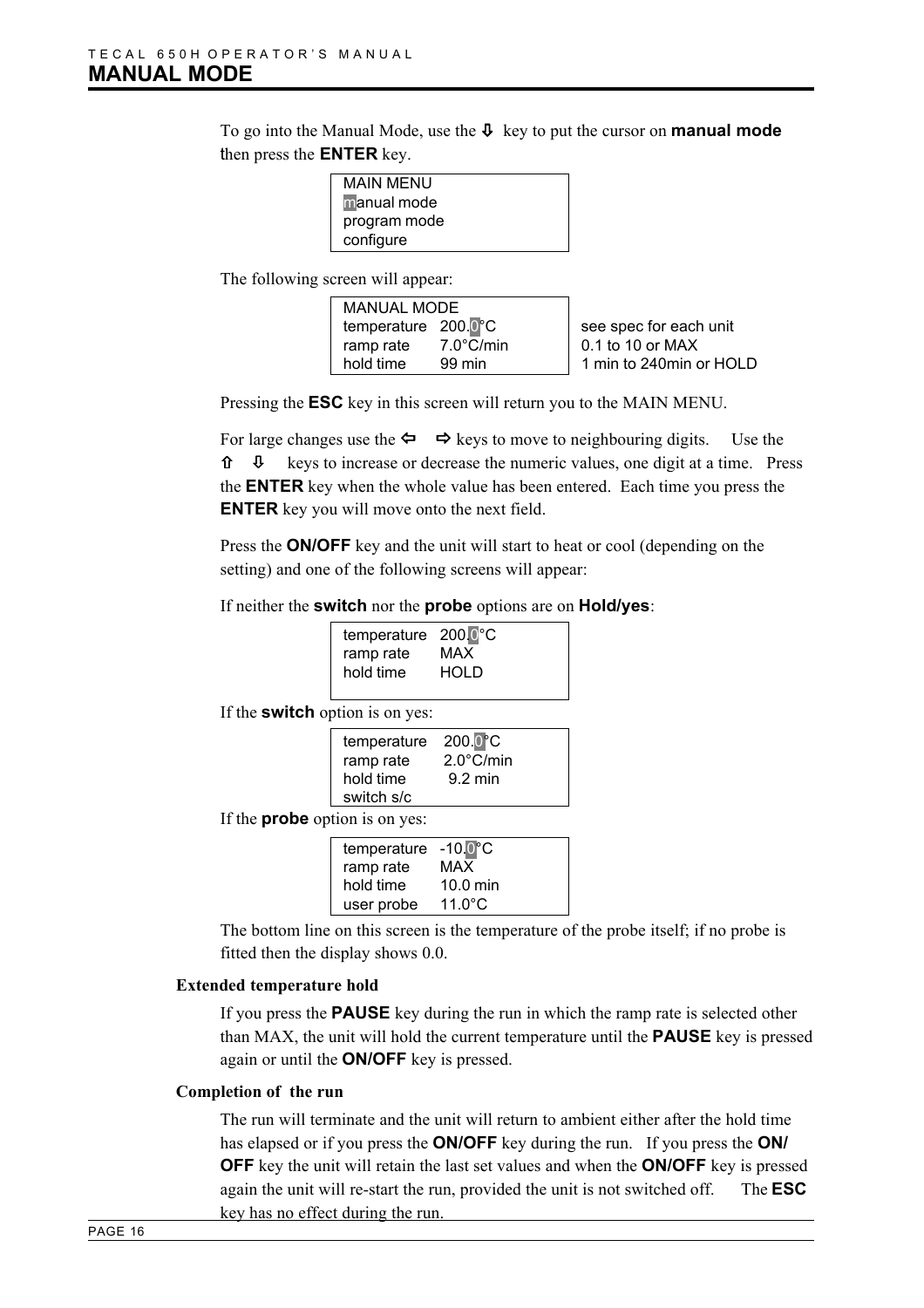To go into the Program Mode, use the Ø key to put the cursor on **program mode** then press the **ENTER** key.

| MAIN MENU           |
|---------------------|
| manual mode         |
| <b>program</b> mode |
| configure           |

The following screen will appear:

PROGRAM MODE run program new program delete program

Pressing the **ESC** key in this screen will return you to the MAIN MENU.

Use the  $\hat{\mathbf{u}}$   $\hat{\mathbf{\Phi}}$  keys to move to option you require.

Press the **ENTER** key when you have selected the option you want.

The three options are explained in the next sections.

## **Run Program**

If you have chosen run program, the following screens will appear:



Pressing the **ESC** key in this screen will return you to the Program Mode.

Use the  $\hat{\mathbf{u}}$   $\Phi$  keys to find the program you want to run. Press the **ENTER** key to select it. The display will change to the Program Running display which is explained later.

Other keys have no effect.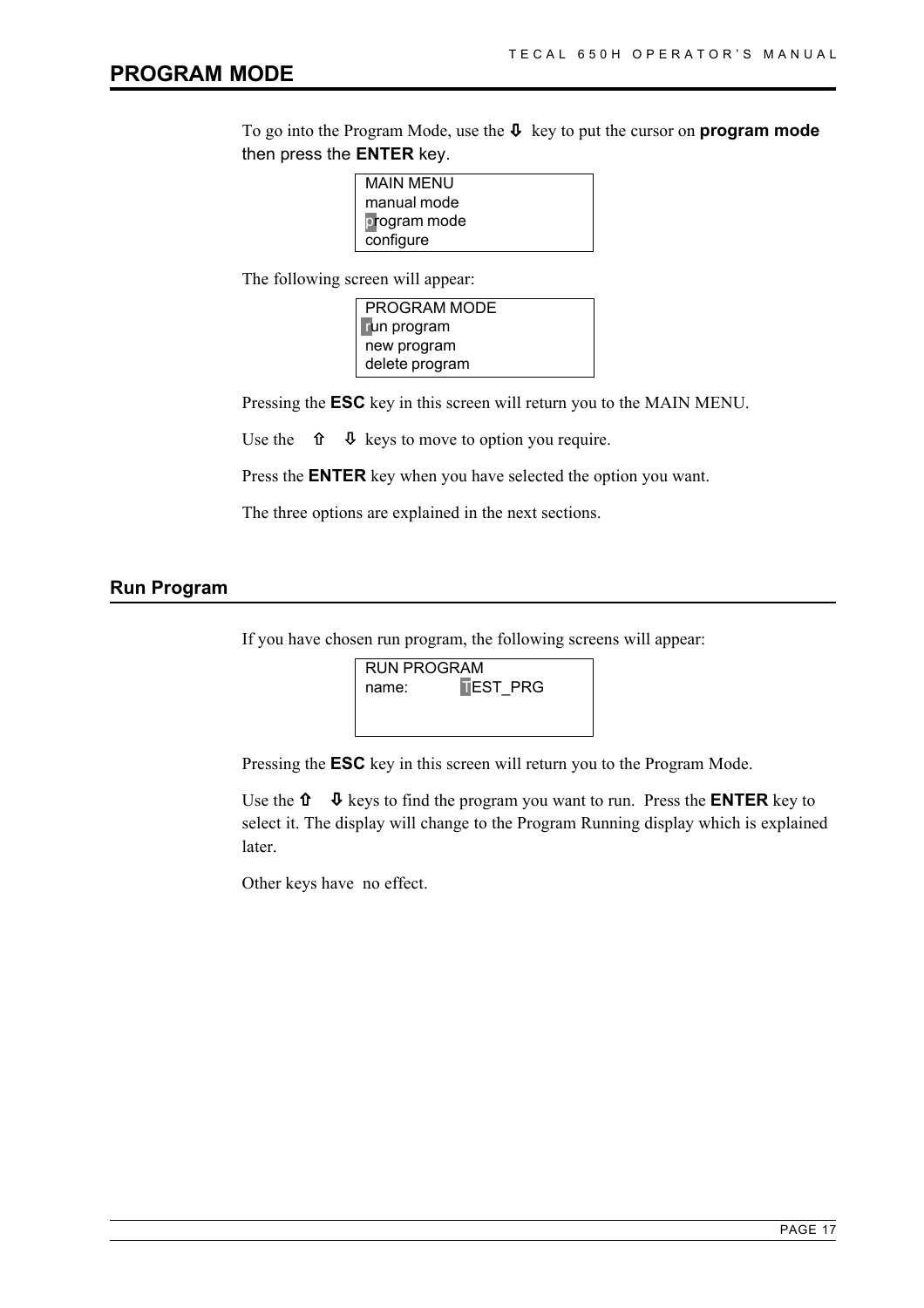If you have chosen New Program the following screen will appear

| NEW PROGRAM |  |
|-------------|--|
| name:       |  |
|             |  |
|             |  |

Use the keys with letters beneath them to enter the name of the program you are creating.

If you press the ESC key you will cancel New Program entry and the display will return to the Program Mode screen. Other keys have no effect.

For example: Press the **ESC** key once for A, or twice for B and so on. Press the **ENTER** key to confirm the letter. Confirmation automatically moves the cursor on to the next character position. When eight characters or spaces have been selected the display automatically moves on to:

| <b>XXXX</b>     |    |          |
|-----------------|----|----------|
| no. of steps 01 |    | 01 to 10 |
| no. of loops 01 |    | 01 to 10 |
| save data       | no |          |

Use the  $\hat{\mathbf{T}}$   $\Phi$  keys to increase or decrease the numeric values. The values scroll from 01 to 10. Press the **ENTER** key when the value has been entered. Each time you press the **ENTER** key you will move onto the next field.

The 'no of steps' is limited by the amount of program memory available and the maximum value will be set automatically. If there is no data memory available the 'save data' option will not be shown.

Set the fields in the order they are shown. On pressing the ENTER key when the last field has been set, the display will automatically go to:

| step 01/05                    |                          |
|-------------------------------|--------------------------|
| temperature 25.0°C            | see spec for each unit   |
| ramp rate<br>MAX              | $\vert$ 0.1 to 10 or MAX |
| $10 \text{ min}$<br>hold time | 1 min to 240min or HOLD  |

Use the  $\hat{\mathbf{\theta}}$   $\Phi$  keys to increase or decrease the numeric values, one digit at a time. For large changes use the  $\Leftrightarrow \Leftrightarrow$  keys to move to neighbouring digits. Press the **ENTER** key when the whole value has been entered. Each time you press the **ENTER** key you will move onto the next field.

Set the fields in the order they are shown. On pressing the ENTER key when the last field has been set, the display will automatically be repeated for each step in the program which you set earlier. Each time the screen is repeated the step number will be incremented.

From step 2 onwards it is possible to go back to earlier steps by pressing the ESC key.

When all steps have been programmed the display will go to the Program Mode screen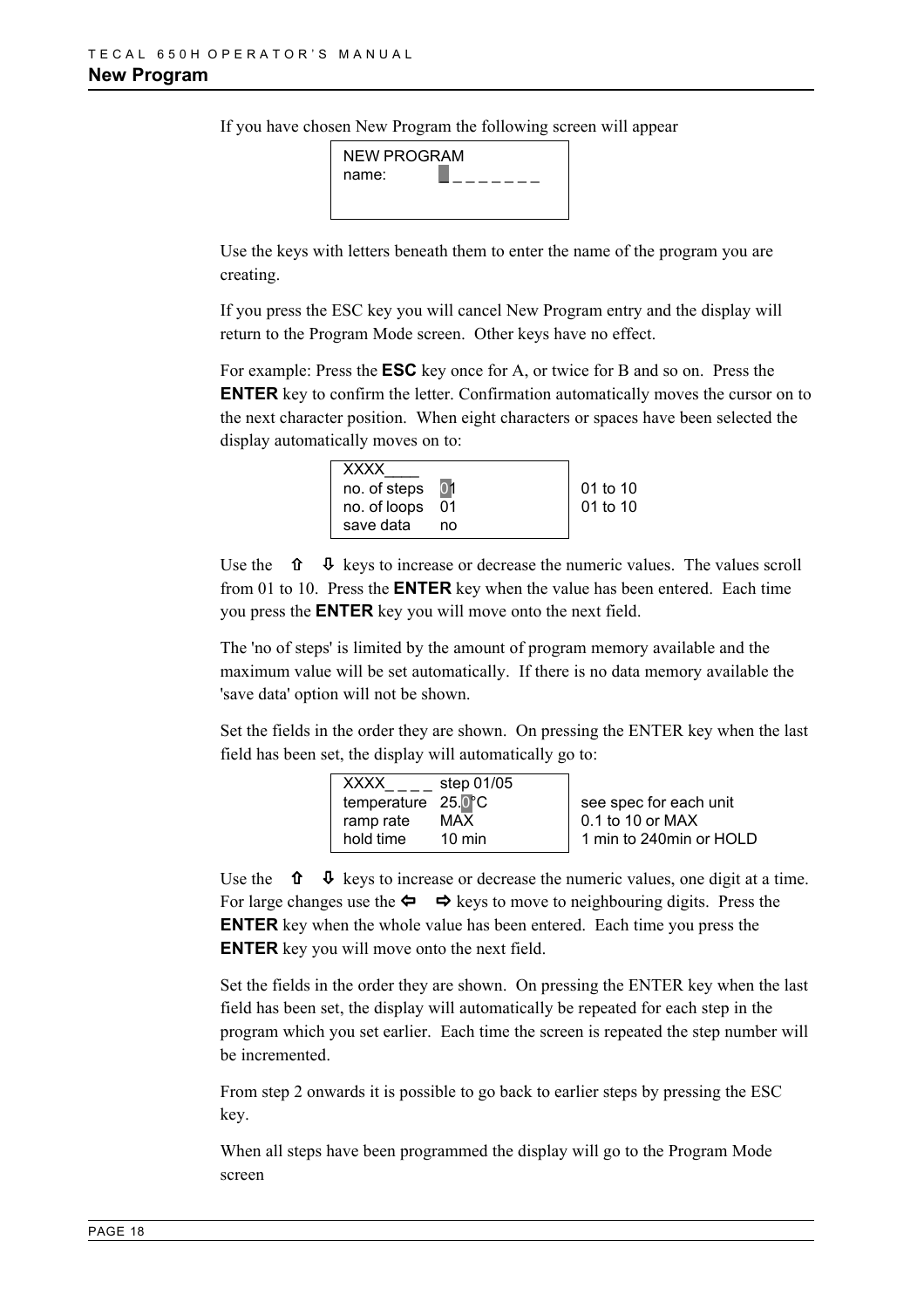The Display will automatically go into the the program running display as described earlier.

One of the following screens will appear:

If neither the **switch** nor the **probe** options are on **yes**:

| temperature 200.0°C |       |
|---------------------|-------|
| ramp rate           | MAX   |
| hold time           | HOL D |
|                     |       |

If the **switch** option is on Hold/yes:

| temperature 2000°C |                     |
|--------------------|---------------------|
| ramp rate          | $2.0^{\circ}$ C/min |
| hold time          | $9.2 \text{ min}$   |
| switch s/c         |                     |

If the **probe** option is on yes:

| temperature | $-10.0^{\circ}$ C |
|-------------|-------------------|
| ramp rate   | MAX               |
| hold time   | 10.0 min          |
| user probe  | $11.0^{\circ}$ C  |

The bottom line on this screen is the temperature of the probe itself.

In any of these screens, except in Pause Mode (see below), press the **ENTER** key and the display will go to:

| <b>XXXX PRG</b> |  |
|-----------------|--|
| step 01/01      |  |
| loop 01/01      |  |
| switch o/c      |  |

If you press the **ENTER** key while this screen is displayed, except in Pause Made (see below), the screen will return to the appropriate program running screen above.

#### **Extended temperature hold**

If you press the **PAUSE** key during the run, if the Ramp Rate is not set to MAX, the unit will hold the current temperature, and show a 'P' in the bottom right hand corner of the display, until the **PAUSE** key is pressed again or until the **ON/OFF** key is pressed.

## **Completion of the run**

The run will terminate and the unit will return to ambient after the hold time has elapsed, or if the **ON/OFF** key has been pressed before the end of the run. If you press the **ON/OFF** key the unit will retain the last set values and when the **ON/OFF** key is pressed again the unit will re-start the run. The **ESC** key has no effect during the run.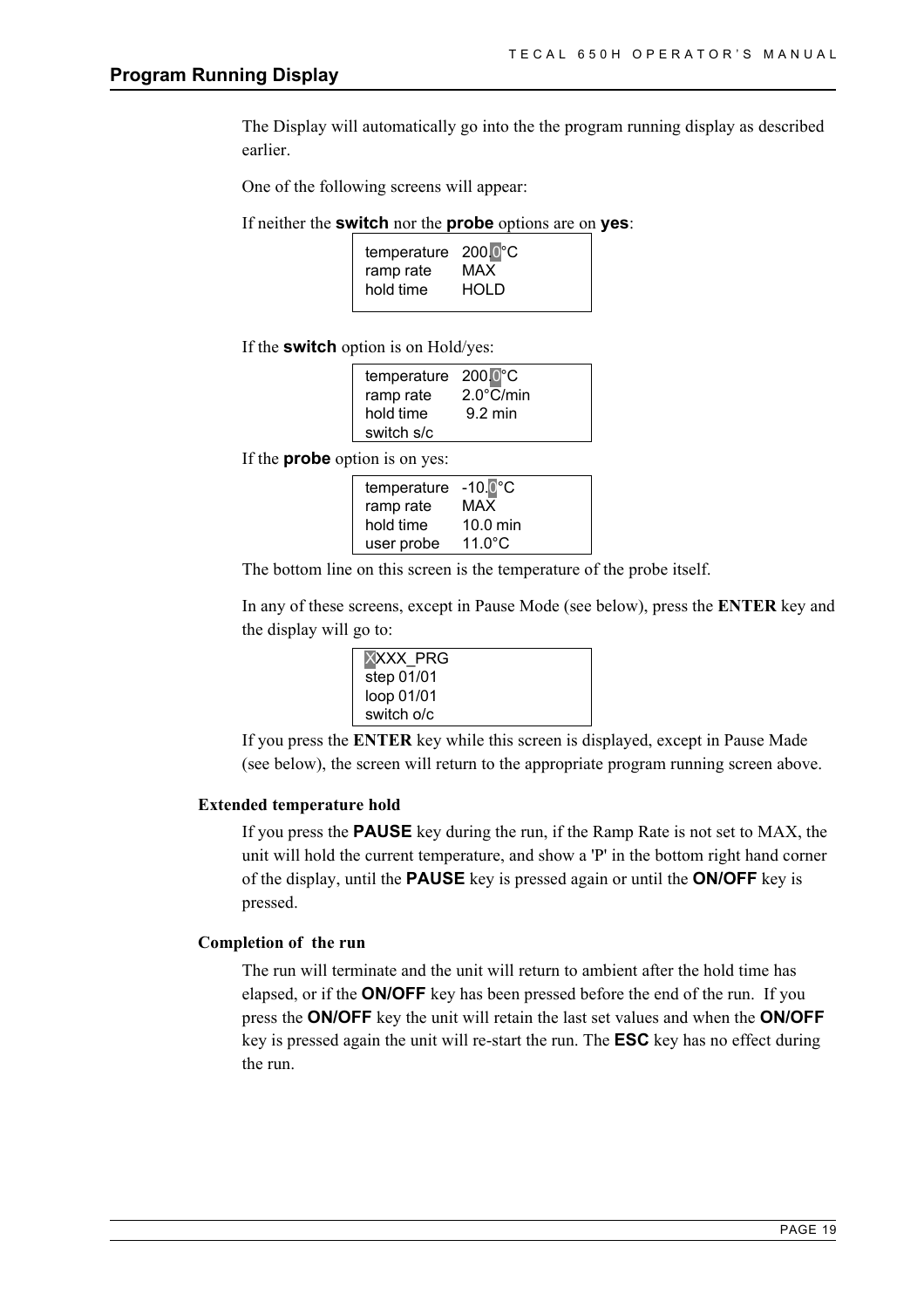The switch test indicates the switch point temperature of a thermostat by detecting the making or breaking of the circuit made by the contacts of the thermostat.

In Manual or Program Mode, the last line of the LCD indicates whether the Switch is open or closed.

If the test is set to Switch Hold when a change is detected (except when the Ramp Rate is set to MAX), the run is put into pause mode, and the letter 'P' appears at the bottom right hand corner of the display. Either stop the run by pressing the **ON/OFF** key, to return the unit to ambient temperature, or restart by pressing **PAUSE,** to continue heating or cooling.

If the test is set to switch, when a change is detected, the run continues cycling to the set point temperature.

Note that it is not possible for both "User Probe" and "Switch" tests to be active at the same time; selecting one automatically disables the other.

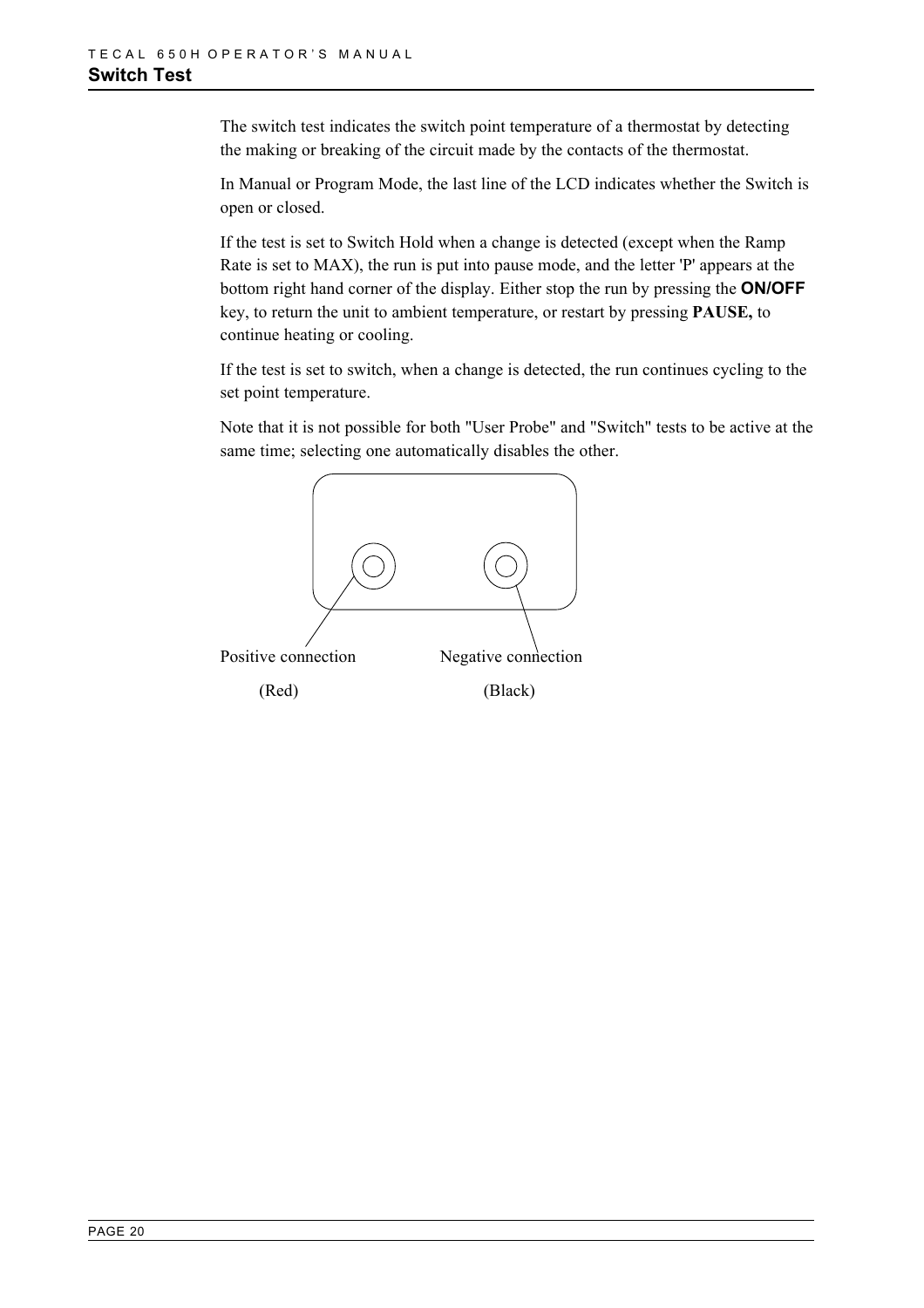| PROGRAM MODE   |
|----------------|
| run program    |
| new program    |
| delete program |
|                |

To go into the Program Delete Mode from the Program Mode screen, use the  $\Phi$  key to put the cursor on **delete program** then press the **ENTER** key.



Pressing the **ESC** key in this screen will return you to the Program Mode without deleting a program.

Use the  $\hat{\mathbf{u}}$   $\Phi$  keys to find the program you want to delete. Press the **ENTER** key to select it.

Other keys have no effect.

The following screens will appear:

| DELETE PROGRAM   |                 |  |
|------------------|-----------------|--|
| name:            | <b>TEST PRG</b> |  |
| are you sure? no |                 |  |

Use the  $\hat{\mathbf{u}}$   $\Phi$  keys to select 'yes'or 'no'.

Press the **ENTER** key to:

either

delete the program;

or

leave the program intact.

In both cases you will return to the Program Mode display.

Other keys have no effect.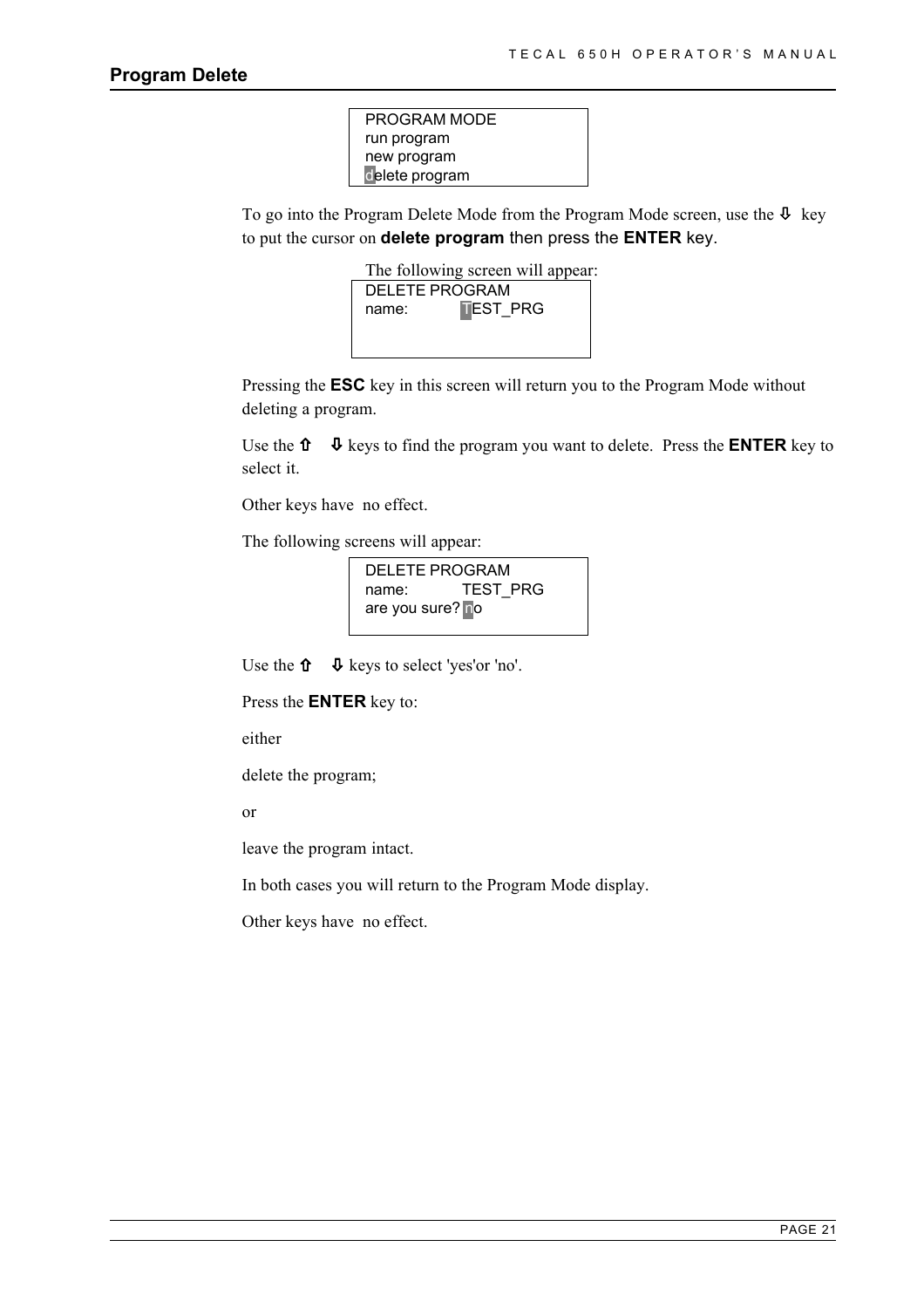Operating temperatures below ambient can be achieved by using the cooling probe with a chilled water circulator. The cooling probe is supplied as an accessory and can be used in an insert with a 3/8" or 10mm hole (see Accessories). Instructions for its use are included with the probe.

The block should not be operated at temperatures below dewpoint as excessive build up of moisture will occur which may cause damage to the interior of the unit.

## **After Use**

- **1.** When you have finished heating samples, remember that parts of the unit inserts and associated accessories – may be very hot. Take the precautions listed earlier. We recommend that the inserts should be allowed to cool to 70°C before being removed from the Tecal unit. They will still have to be handled with care
- **2.** If you need to remove an insert while it is hot, fit the extractor tool into the locating holes and lift the insert out carefully. Never leave the extractor tool in the insert while it is being used in the Tecal unit.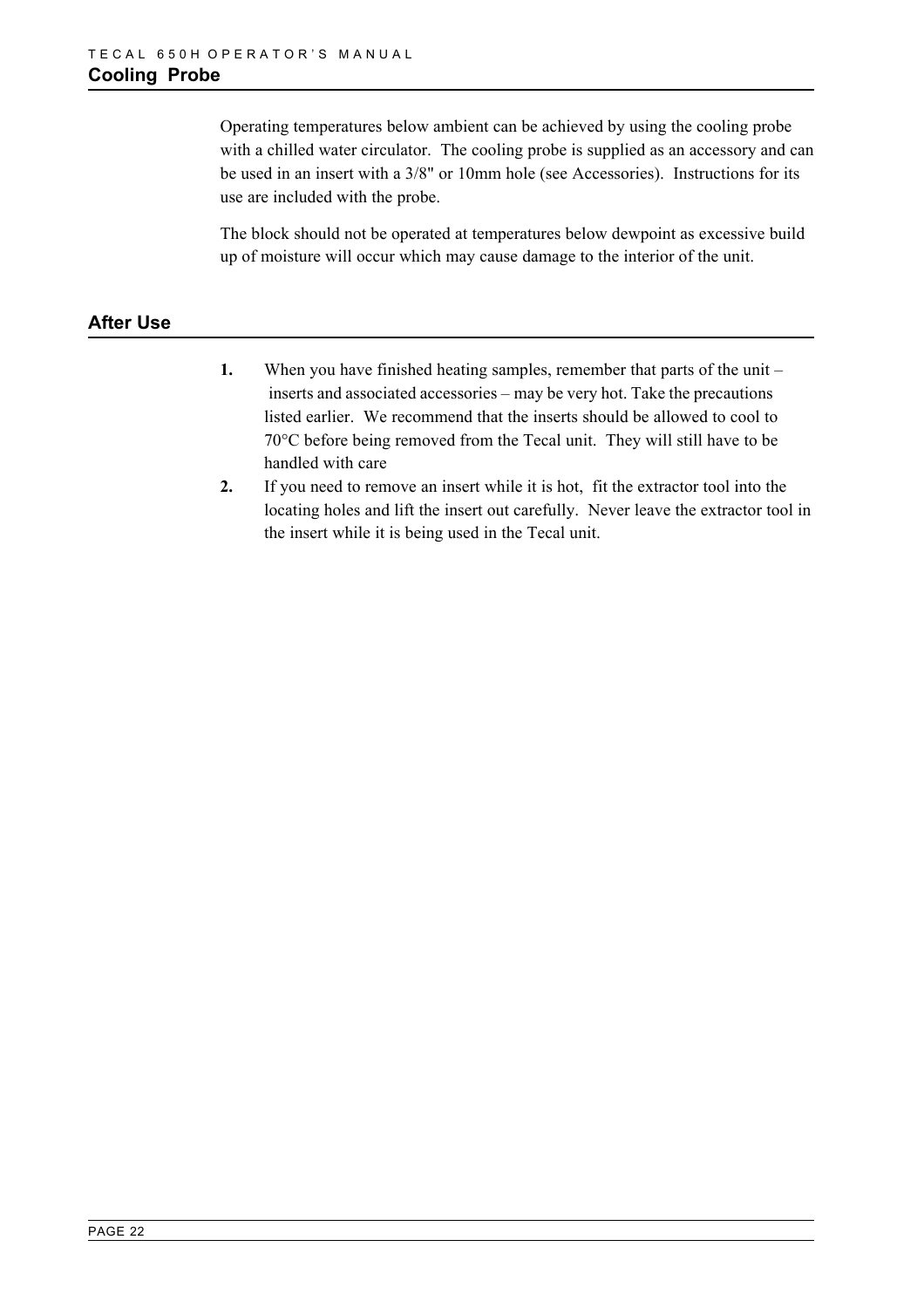The calibrator may send data logging information to an IBM PC or compatible computer by connecting the unit and the PC via an RS232 cable, and installing the "Calsoft" software supplied with each uit.

## **Ensure that there is a connection made before the calibrator is switched on.**

The RS232 cable must be fitted to both the unit and the PC before either unit is powered up, otherwise, data integrity cannot be guaranteed. Once the cable is fitted, it does not matter which unit is powered up first.

## RS232 9-way PC serial port



The following table indicates the cable specifications for a 9-way PC serial port:

|                     | PC                  |
|---------------------|---------------------|
| 9-way female D type | 9-way female D type |
| signal              | pin                 |
| F.GND               | Case                |
| TxD                 | 3                   |
| <b>RxD</b>          | 2                   |
| <b>RTS</b>          |                     |
| <b>CTS</b>          | 8                   |
| <b>DSR</b>          | 6                   |
| CD                  |                     |
| <b>DTR</b>          | 4                   |
| S.GND               | 5                   |
|                     |                     |

## **To Retrieve Test Results**

In "Calsoft", select the name of the program whose test results you wish to retrieve and click the "Retrieve Program's Test Results" button. Save the test results as a file name. Close the window; then view as a 'graph' or 'text' as appropriate.

#### **To Retrieve a Program**

In "Calsoft", select "Retrieve Program"; select the program name you wish to retrieve then click the "Retrieve Program" button.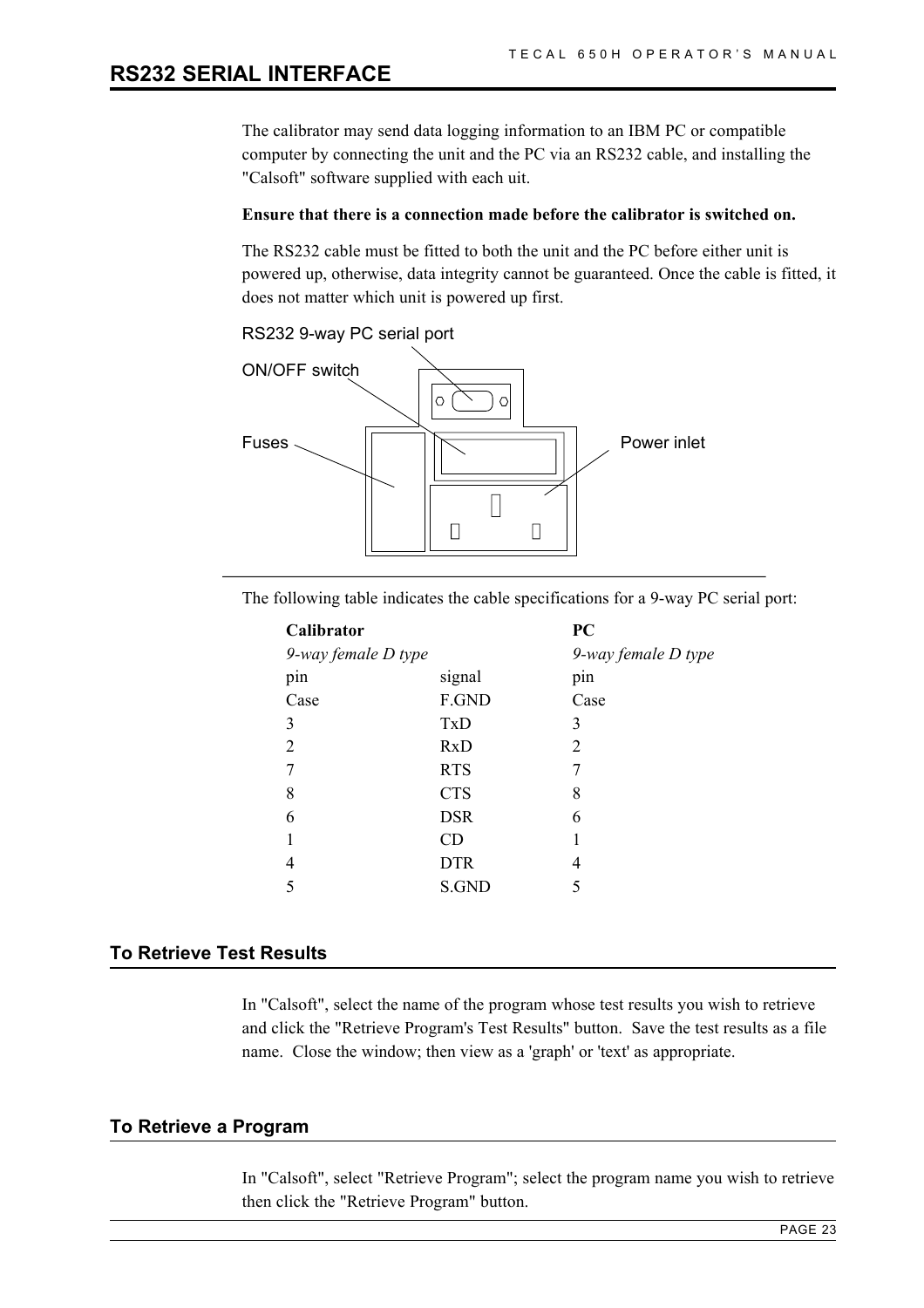Brief fault finding notes and lists of replacement parts, accessories and inserts for the Tecal units are given in this section.

## NOTE THAT THIS EQUIPMENT SHOULD ONLY BE DISMANTLED BY PROPERLY TRAINED PERSONNEL. **REMOVING THE OUTER COVERS OR BASE EXPOSES POTENTIALLY LETHAL MAINS VOLTAGES.**

THERE ARE NO OPERATOR SERVICEABLE PARTS WITHIN THE EQUIPMENT.

## **General advice**

In the unlikely event that you experience any problems with your Tecal which cannot be easily remedied, you should contact your supplier and return the unit if necessary. Please include any details of the fault observed and remember to return the unit in its original packing. The insert must be removed from the unit and packed separately within the case. Techne accept no responsibility for damage to units which are not properly packed for shipping: if in doubt, contact your supplier.

## **General fault finding**

#### **Over temperature cutout**

Your Tecal unit is fitted with two independent circuits to protect it from overheating. The unit constantly checks that the block temperature does not exceed its maximum. If for some reason this temperature is exceeded, all power to the block is cut.

Allow the unit to cool to a safe temperature (less than 100°C) before switching off and check for any obvious causes of overheating before switching it back on. Switching off the mains power resets the over-temperature cutout.

Repeated cutouts indicate a serious fault and you should return the unit to your supplier for repair.

## **Cleaning your Tecal unit**

Before cleaning your unit, disconnect from the power supply and allow to cool to ambient temperature.

You can clean the case of theTecal with a cloth dipped in water or ethanol (methanol can also be used). No part of the case or cover should be immersed in the solvents.

Do not use acetone or abrasive cleaners.

#### **HELP display**

If HELP is displayed there is a problem with the internal sensing device. The calibrator should be returned to your supplier for repair.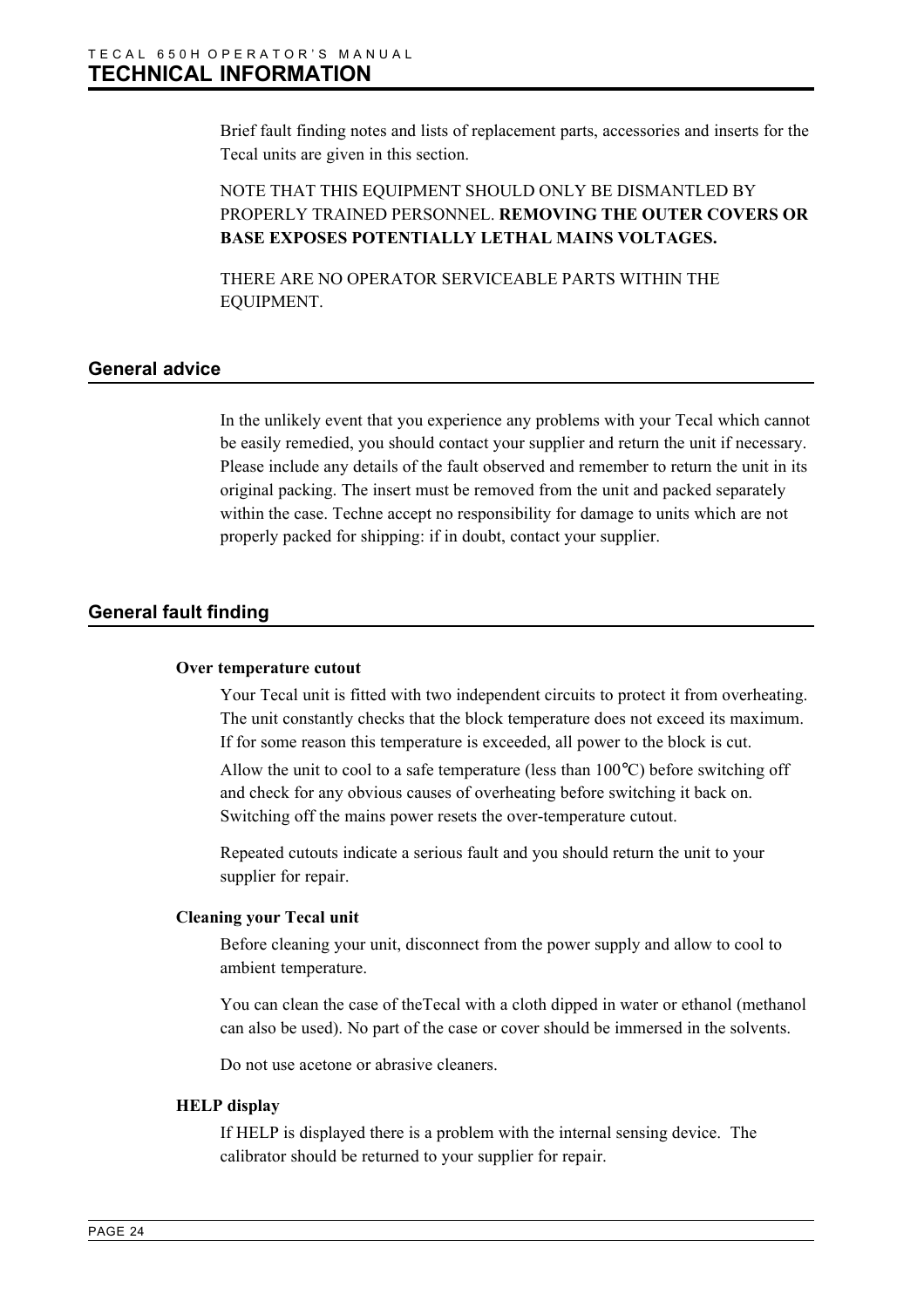## **Fuses**

If neither the power light nor display (on the front panel) is lit, one of the two fuses may have blown. Make sure there is no external cause (such as a faulty plug or lead).

Fuses should only be changed by suitably qualified personnel. If the fuses blow persistently, a serious fault is indicated and you should return the calibrator to your supplier for repair.

Never fit a fuse rated higher than the value indicated on the unit, serious damage or personal injury may result.

## **Replacement parts**

Each unit is supplied with an extraction tool, a carrying case and a mains cable. The following parts may be purchased if replacements or alternatives are required.

| Part $N^o$      | Description                 |
|-----------------|-----------------------------|
| 6100121         | Insert extractor            |
| FCAB10UK        | Mains cable, 230V UK units  |
| <b>FCABLEEU</b> | Mains cable, 230V units     |
| <b>FCABLEUS</b> | Mains cable, 120/100V units |
| 6103711         | Soft carrying case          |
|                 |                             |

## **Accessories**

| Part N°        | Description                             |
|----------------|-----------------------------------------|
| <b>FPRINTD</b> | Probe interface 230V with UK plug       |
| <b>FPRINTE</b> | Probe interface 230V with European plug |
| <b>FPRINTP</b> | Probe interface 120V with US plug       |
| FDB00CP        | Cooling Probe                           |
| FCAL232        | PC software kit                         |
|                |                                         |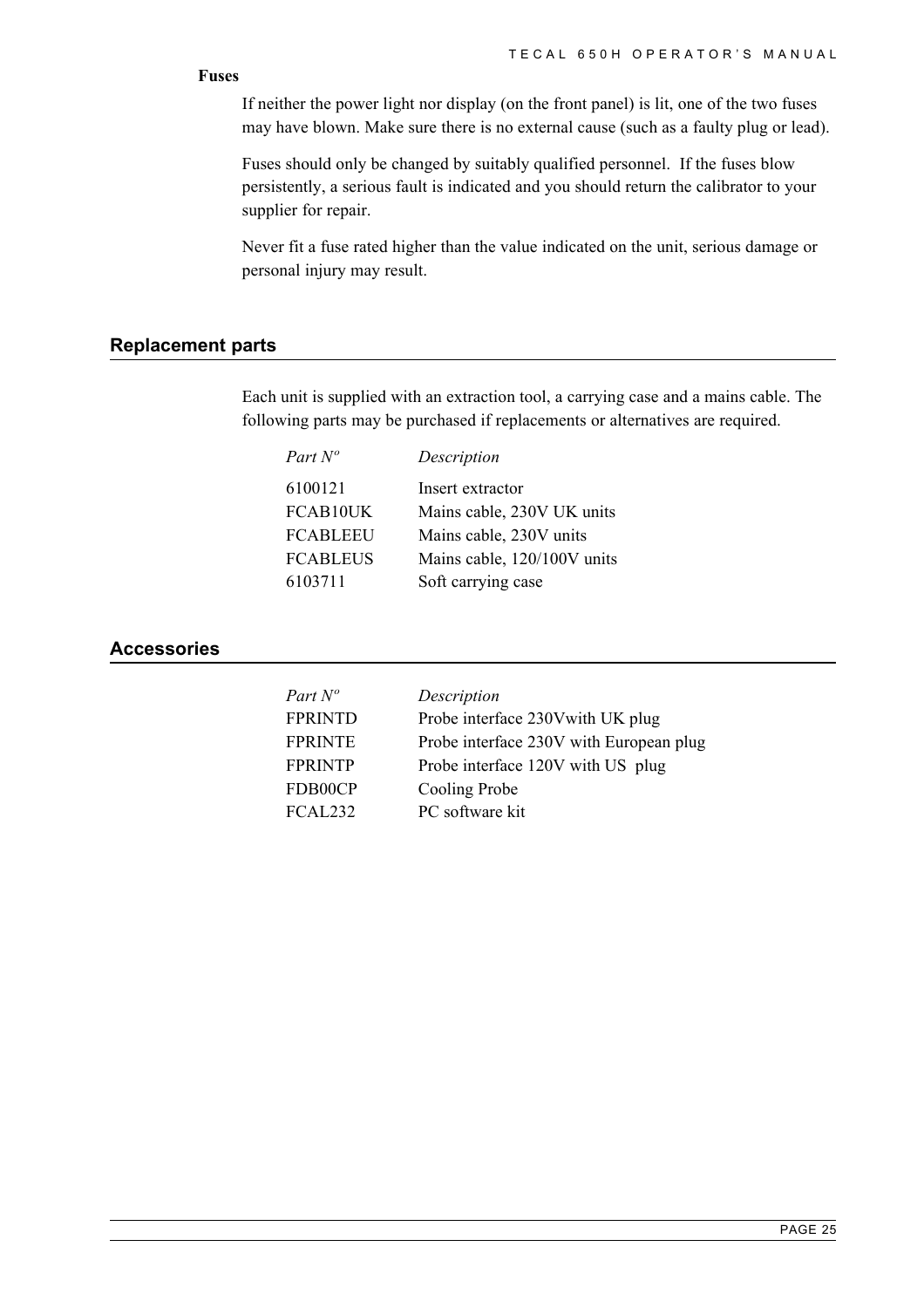Inserts are made from aluminium or aluminium-bronze and must be ordered separately from the calibrator. Each insert is stamped for identification.

A blank insert is available which may be drilled to suit your application.

Immersion depth 152.4 mm or 6"

| <b>NUMBER</b>   | <b>PROBE DIAMETER</b>                     |
|-----------------|-------------------------------------------|
| <b>METRIC</b>   |                                           |
| <b>FINSABA</b>  | 5 off 6mm                                 |
| <b>FINSABB</b>  | 1 off each 10mm, 8mm, 6mm, 4.5mm, 3mm     |
| <b>FINSABC</b>  | $2$ off 6mm, $2$ off 10mm                 |
| <b>FINSABD</b>  | 2 off 6mm, 2 off 12mm                     |
| <b>FINSABE</b>  | 1 off 6mm                                 |
| <b>FINSABZ</b>  | 1 off 20mm                                |
| <b>IMPERIAL</b> |                                           |
| <b>FINSABF</b>  | 5 off 1/4"                                |
| <b>FINSABG</b>  | 1 off each 3/8", 5/16", 1/4", 3/16", 1/8" |
| FINSABH         | 2 off 1/4", 2 off 3/8"                    |
| <b>FINSABI</b>  | 2 off 1/4", 2 off 1/2"                    |
| FINSABJ         | 1 off $1/4"$                              |
| <b>FINSABL</b>  | 1 off $9/16"$                             |
| <b>FINSABM</b>  | 1 off 5/8"                                |
| <b>FINSABN</b>  | 1 off $3/4"$                              |
| <b>FINSABO</b>  | 1 off 11/16"                              |
| BLANK           |                                           |
| <b>FINSABK</b>  | <b>BLANK</b>                              |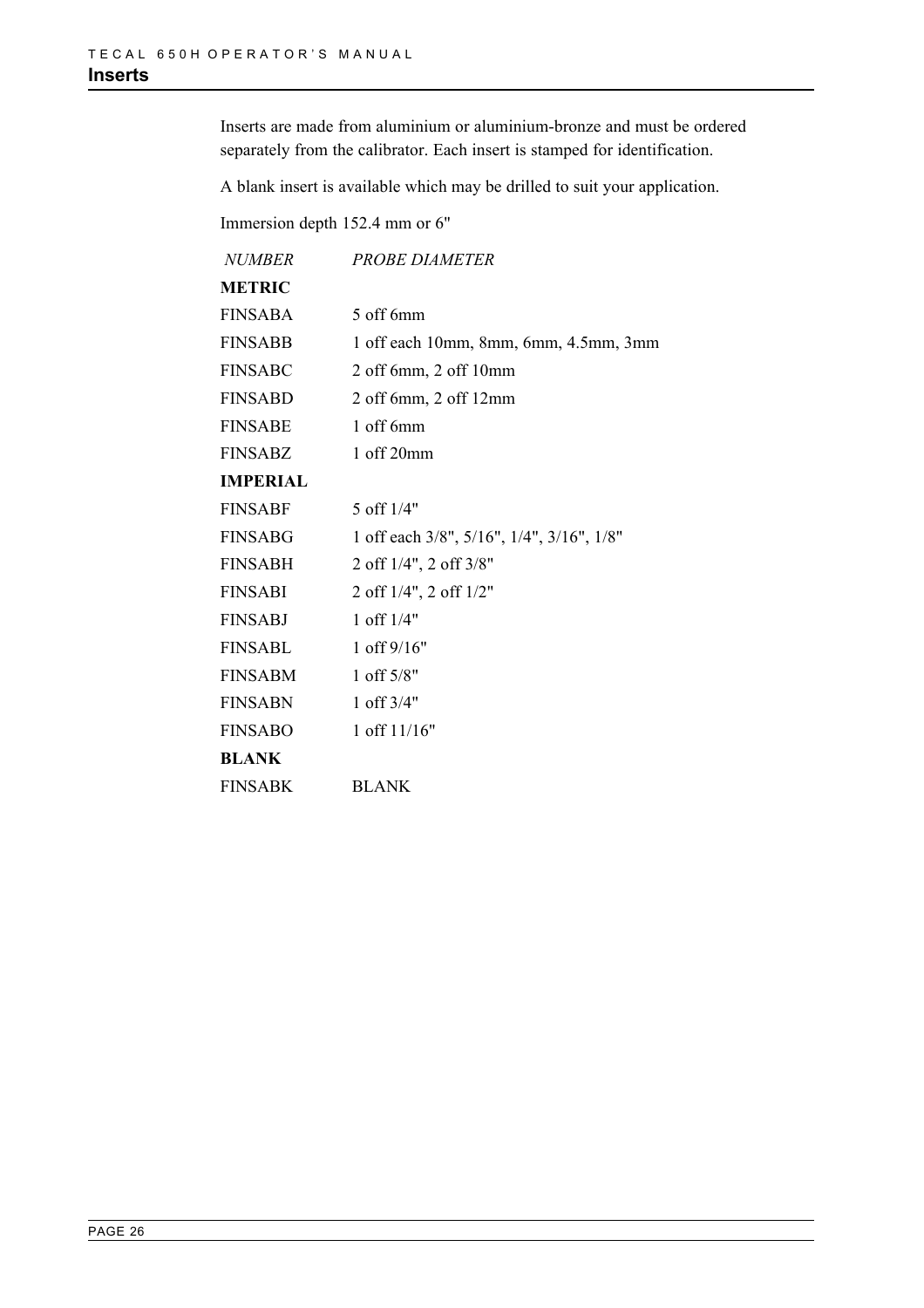| Block temp.            | The current temperature of the heat transfer block.                                                                                                                                                                                                                                                              |
|------------------------|------------------------------------------------------------------------------------------------------------------------------------------------------------------------------------------------------------------------------------------------------------------------------------------------------------------|
| Cursor                 | The flashing bar on the LCD screen which indicates<br>where the next character is entered.                                                                                                                                                                                                                       |
| <b>Hold time</b>       | The duration for which the block is maintained at a<br>given temperature. Note that the clock counter which<br>measures the hold time is started when the<br>temperature is within $2^{\circ}$ C of the set point<br>temperature.                                                                                |
| Pause                  | When you press the <b>PAUSE</b> button, the program<br>halts but maintains the block at the temperature<br>reached immediately before the key was pressed.<br>(Note that it takes several minutes for the temperature<br>of the block to reach equilibrium.) Press the <b>PAUSE</b><br>button again to continue. |
| Program                | A program is made up of a sequence of segments.<br>The sequence may be executed once or several times                                                                                                                                                                                                            |
| <b>PRT</b>             | Platinum Resistance Thermometer.                                                                                                                                                                                                                                                                                 |
| <b>Ramp rate</b>       | The rate at which the block is heated or cooled.                                                                                                                                                                                                                                                                 |
| <b>Set Point Temp.</b> | The temperature to which the calibrator is set to<br>control.                                                                                                                                                                                                                                                    |